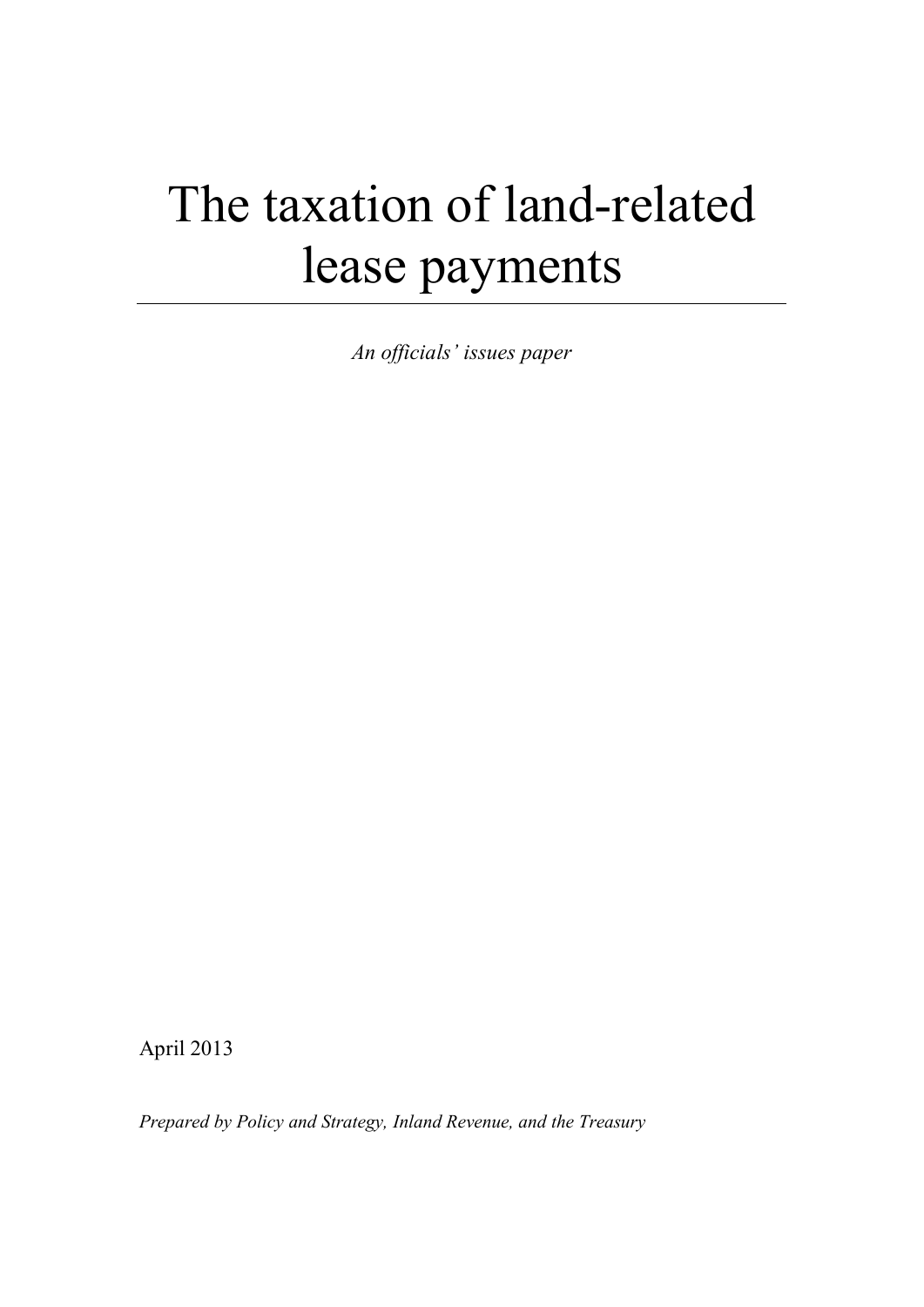First published in April 2013 by Policy and Strategy, Inland Revenue, PO Box 2198, Wellington, 6140.

The taxation of land-related lease payments – an officials' issues paper. ISBN 0-478-39210-9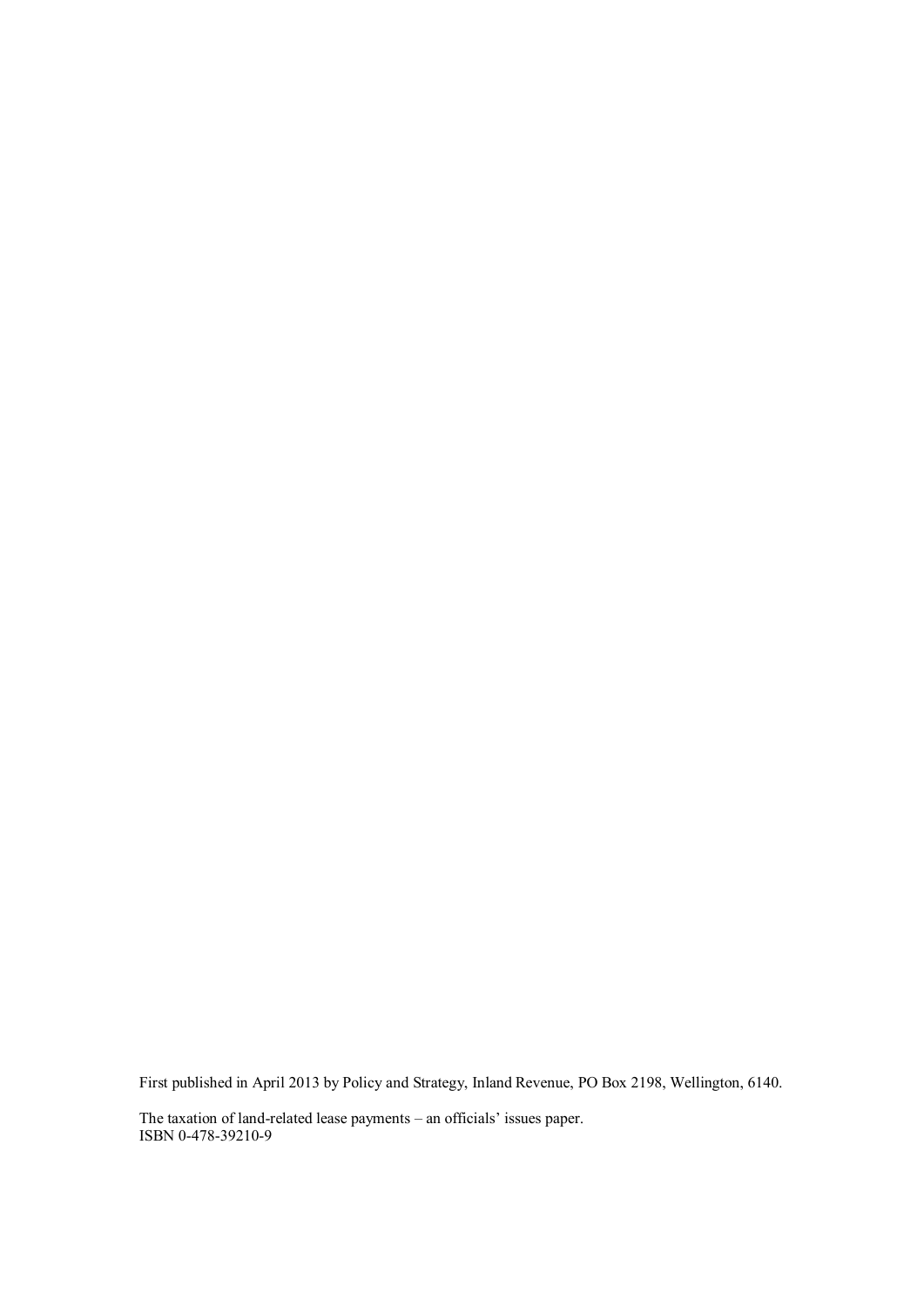# **CONTENTS**

| <b>CHAPTER 1</b> | <b>Summary</b>                                                         |                |
|------------------|------------------------------------------------------------------------|----------------|
|                  | Background                                                             | $\mathbf{1}$   |
|                  | Land-related lease transfer payments                                   | $\mathbf{1}$   |
|                  | Land-related lease payments                                            | $\overline{2}$ |
|                  | Suggested approach                                                     | $\sqrt{2}$     |
|                  | Submissions                                                            | $\mathfrak{Z}$ |
|                  | How to make a submission                                               | $\overline{3}$ |
| <b>CHAPTER 2</b> | <b>Background</b>                                                      | 5              |
| <b>CHAPTER 3</b> | Tax treatment of land-related lease payments                           | 6              |
|                  | Land related lease transfer payments                                   | 6              |
|                  | Land-related lease payments                                            | 8              |
|                  | Suggested approach for all land-related lease payments                 | 11             |
| <b>CHAPTER 4</b> | <b>Technical details</b>                                               | 13             |
|                  | Income                                                                 | 13             |
|                  | Deductions                                                             | 16             |
|                  | Timing of income and deductions                                        | 17             |
|                  | Treatment of certain transactions                                      | 21             |
| <b>CHAPTER 5</b> | Application date and potential transitional issue                      | 22             |
|                  | Application date                                                       | 22             |
|                  | Disposal of the right to use land acquired before the application date | 22             |
| <b>APPENDIX</b>  |                                                                        | 24             |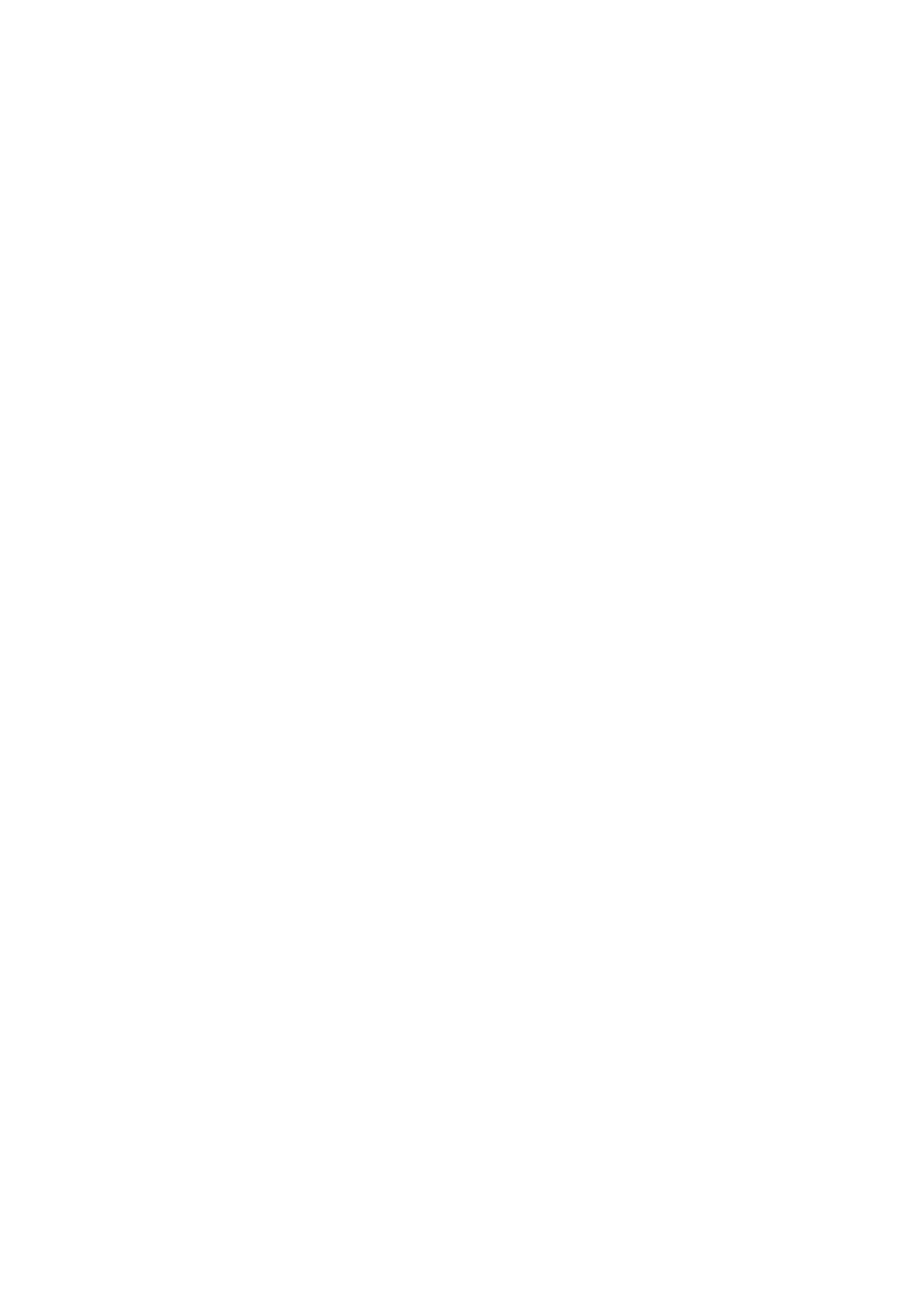# **CHAPTER 1**

# **Summary**

# **Background**

- 1.1 This paper reviews the income tax treatment of land-related lease payments. The review follows the recent lease inducement and lease surrender payments reforms introduced in Supplementary Order Paper No. 167 to the Taxation (Livestock Valuation, Assets Expenditure, and Remedial Matters)  $Bill.<sup>1</sup>$
- 1.2 The review is two-fold. First, the paper considers the current tax treatment of land-related lease transfer payments in light of the recent lease surrender payments reform, and suggests making them taxable to remove current distortions.
- 1.3 The paper further examines the overall tax treatment of land-related lease payments. The current rules have been implemented separately for particular payments over a long period of time, and because similar payments can be treated differently, results can be inconsistent for taxpayers.
- 1.4 The paper suggests generic income, deduction and timing rules for all landrelated lease payments. This should provide a more consistent and coherent tax treatment of these lease payments that is in line with New Zealand's broad-base, low-rate tax framework.

## **Land-related lease transfer payments**

- 1.5 A land-related lease transfer payment is generally received by an exiting tenant (transferor) from a new incoming tenant (transferee) for the transfer or assignment of a lease. For income tax purposes, the payment is generally tax deductible to the incoming tenant under the depreciation rules and nontaxable to the exiting tenant.
- 1.6 As part of extending the lease inducement payments reform to include lease surrender payments, a further policy problem involving the current tax treatment of lease transfer payments was identified. The current non-taxable status of lease transfer payments in tandem with the proposed lease surrender payments reform distorts the commercial decisions of the exiting tenant.
- 1.7 It would be more tax advantageous for the tenant to exit a lease by transferring the lease to a third party for a tax-free payment rather than surrendering it to a landlord for a taxable payment even though there is no economic difference between the two from the tenant's perspective. Treating similar payments differently for income tax purposes distorts business decisions, resulting in economic inefficiency and unfairness.

 $\overline{a}$ <sup>1</sup> The Taxation (Livestock Valuation, Assets Expenditure, and Remedial Matters) Bill was before Parliament at the time this officials' paper was published. If implemented, these payments would be treated as taxable to the recipient and deductible to the payer under the Income Tax Act 2007 from 1 April 2013.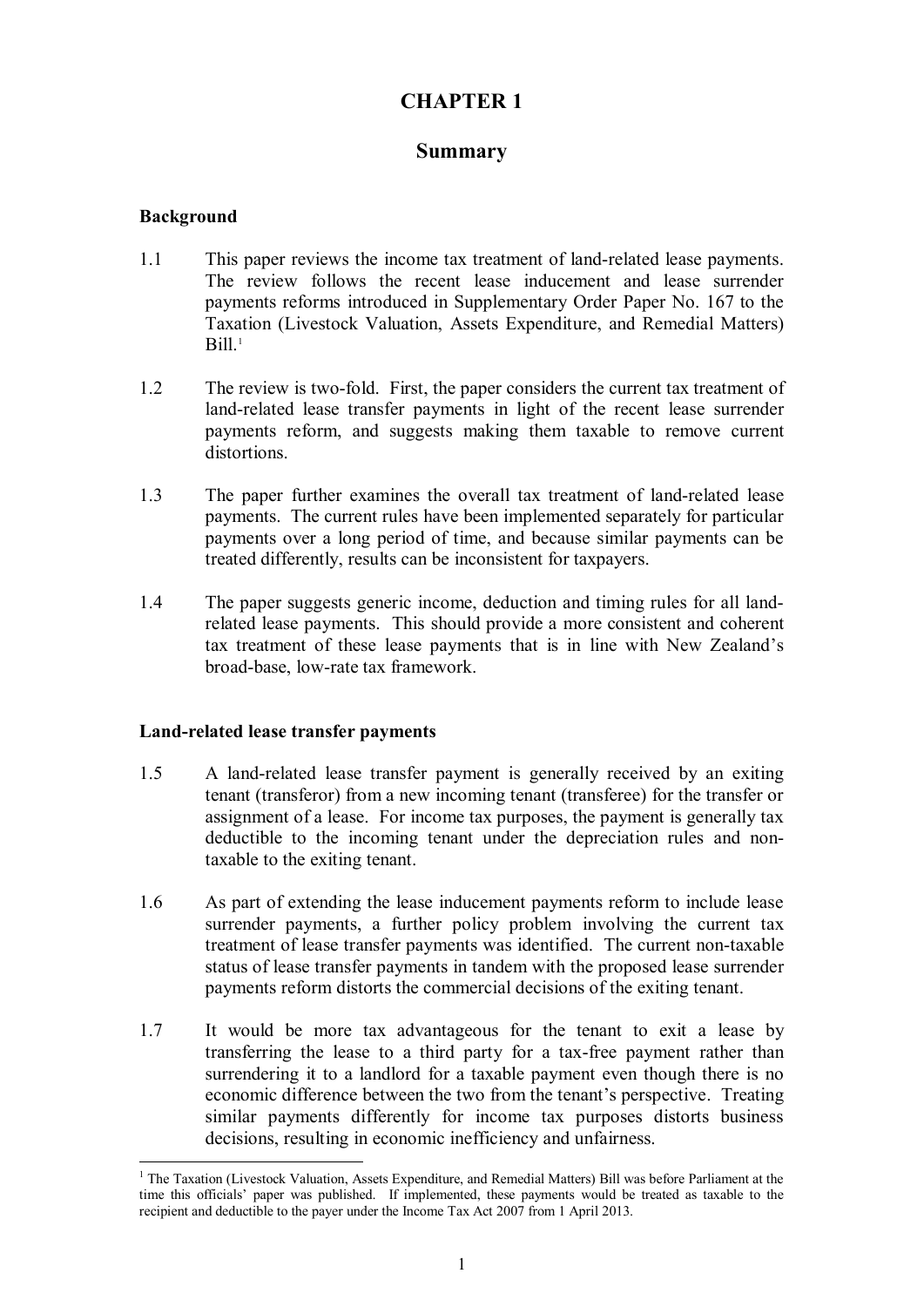1.8 To remove this distortion, we suggest that lease transfer payments be made taxable.

## **Land-related lease payments**

- 1.9 Following the above suggestion to make lease transfer payments taxable, we consider the overall tax treatment of land-related lease payments should be reviewed for a more consistent and coherent tax treatment of these payments.
- 1.10 There are a number of provisions in the Income Tax Act 2007 that specifically provide for the tax treatment of certain land-related lease payments for income, deduction and timing purposes. However, these provisions are not comprehensive, and can result in inconsistent and incoherent outcomes for taxpayers.
- 1.11 These provisions in the Act may produce gaps, which mean that similar payments can be treated differently. Some taxpayers may treat certain payments as a revenue account item and others as a capital account item.

## **Suggested approach**

- 1.12 To treat land-related lease payments consistently and coherently for income tax purposes, we suggest that generic income, deduction and timing rules for these payments be introduced.
- 1.13 Under these new rules, any land-related lease payment would be treated as deductible to a payer and taxable to a recipient under the Income Tax Act 2007. Note that payments derived by a tenant of residential premises would be excluded from the new rules.
- 1.14 The rules would apply only to a land right (leases or licences of land) if the land right has a term of less than 50 years. This way, payments made in relation to a land right that lasts 50 years or more, such as a permanent easement, would be treated similarly to payments made in relation to a freehold estate.
- 1.15 A separate timing rule would also be introduced to spread the income and deductions over the term of the relevant land right.
- 1.16 The new rules would change the tax treatment of some land-related lease payments from the status quo. Some payments that are currently non-taxable to the recipient would become taxable under new rules. For example, lease transfer payments (which are currently generally non-taxable to tenants) would become taxable, as suggested in this paper. Also, certain payments that are now generally non-deductible to the tenant would become tax deductible – such as lease modification payments.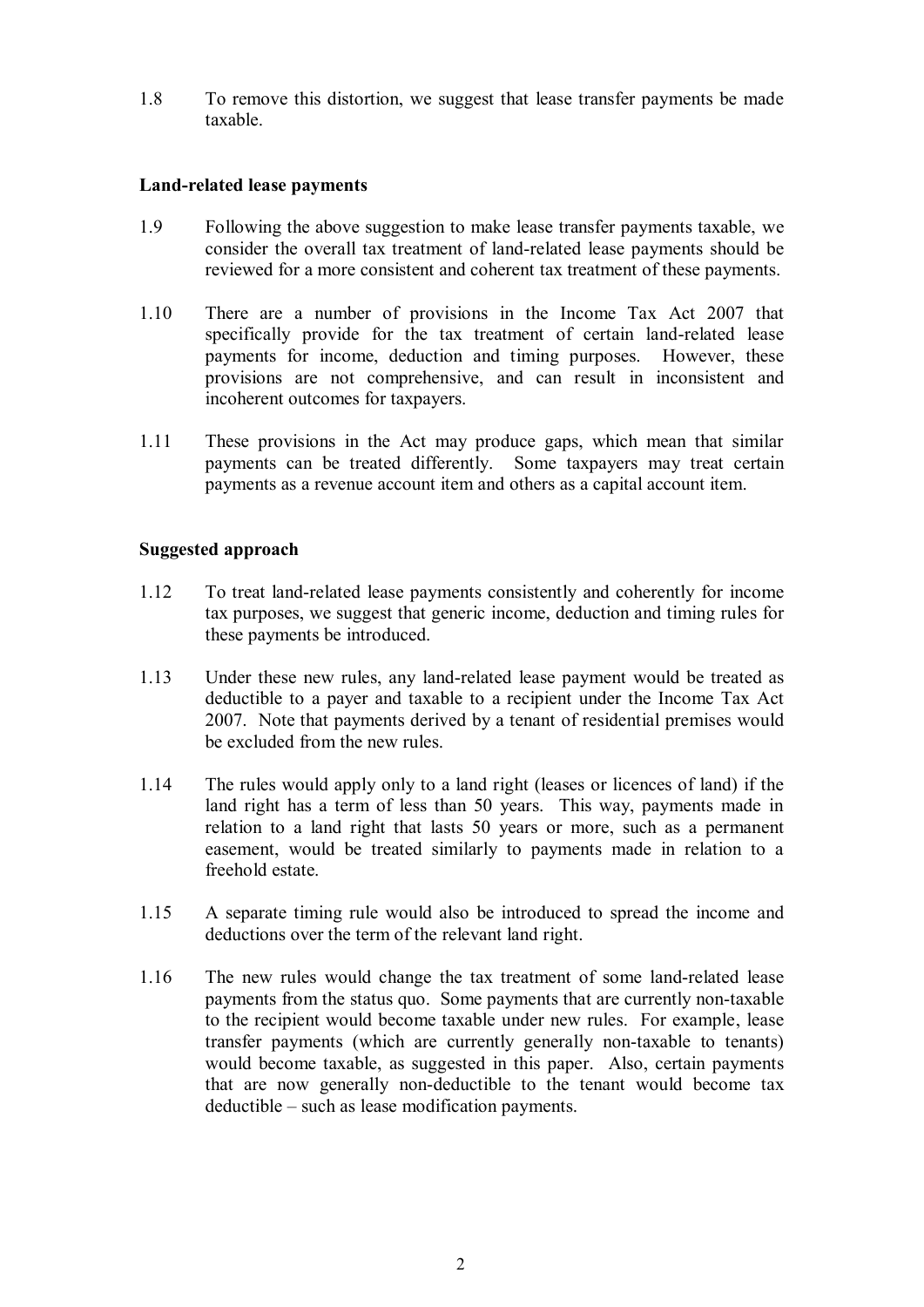- 1.17 Moreover, the new rules would rationalise the existing rules in light of the proposed changes to lease inducement and lease surrender payments. Under the current rules, income from lease premium payments may be spread over six years whereas income from lease inducement payments would be spread over the term of the lease. The suggested new rules would spread lease premium income over the term of the lease.
- 1.18 Rationalising the existing rules would result in a more consistent and coherent tax treatment of land-related lease payments in line with New Zealand's broad-base, low-rate tax framework. It would also improve fairness and business efficiency.
- 1.19 The technical details of the suggested reforms are discussed more fully in Chapter 4.

## **Submissions**

- 1.20 You are invited to make a submission on the suggested reforms raised in this issues paper, in particular:
	- Should non-taxable lease transfer payments be made taxable in light of the recent lease surrender payments reform contained in the Taxation (Livestock Valuation, Assets Expenditure, and Remedial Matters) Bill?
	- Are there any aspects of the suggested new income, deduction and timing rules for all land-related lease payments that do not adequately meet the objective of this review – that is, providing a more consistent and coherent tax treatment of land-related lease payments?
	- Are transitional issues arising from the suggested new rules adequately addressed?
	- Are there any aspects of the suggested new rules that will create unwarranted compliance costs?
- 1.21 Submissions will be taken into account when we make recommendations to the Government on any necessary legislative changes.

## **How to make a submission**

1.22 Submissions should include a brief summary of major points and recommendations. Submissions should also indicate whether it would be acceptable for officials to contact the submitter to discuss the points raised, if required.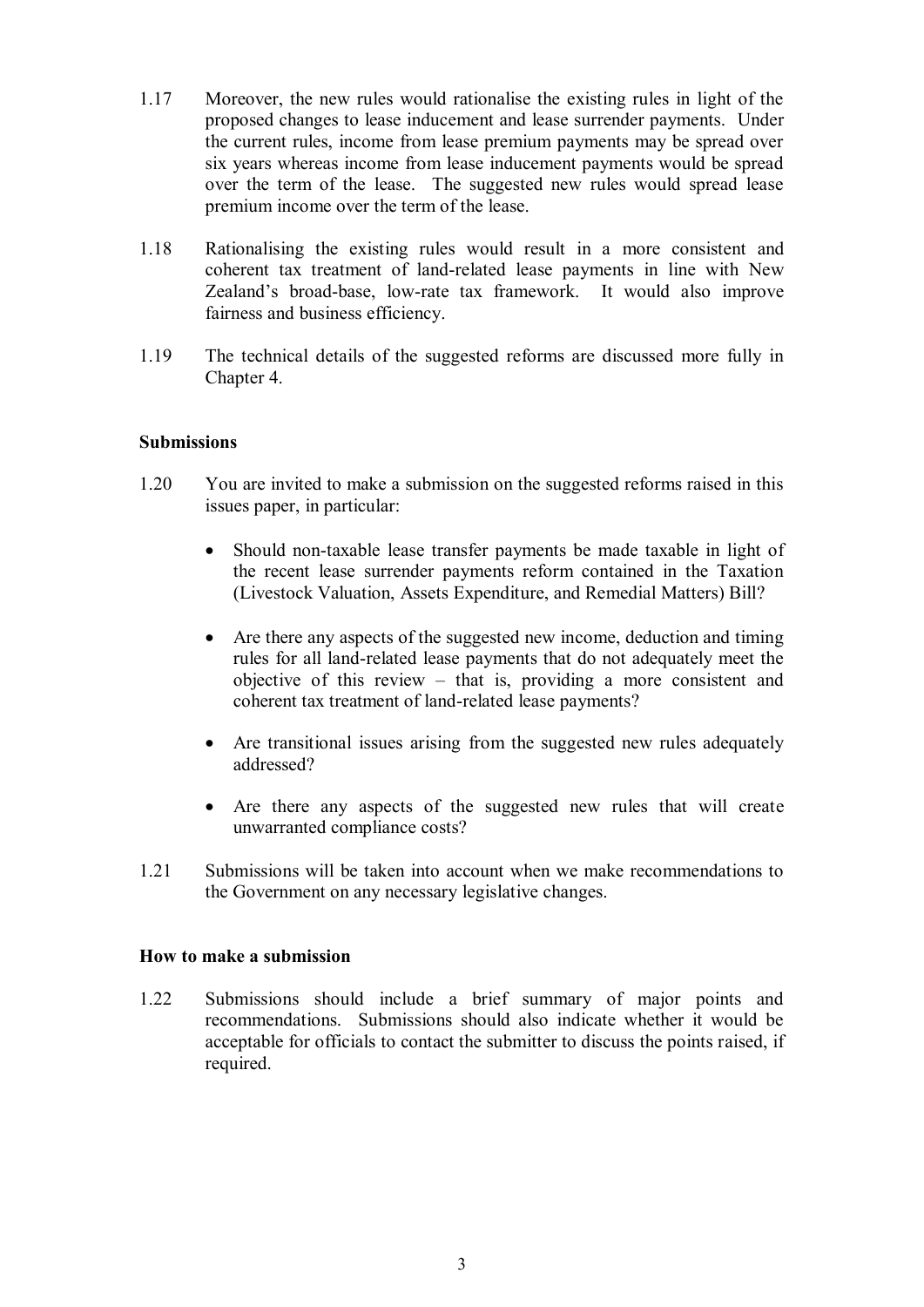1.23 Submissions should be made by **4 June 2013** and be addressed to:

Land-related lease payments C/- Deputy Commissioner, Policy and Strategy Policy and Strategy Inland Revenue PO Box 2198 Wellington 6140

Or email to [policy.webmaster@ird.govt.nz](mailto:policy.webmaster@ird.govt.nz) with "Land-related lease payments" in the subject line. Electronic submissions are encouraged.

1.24 Submissions may be the subject of a request under the Official Information Act 1982, which may result in their publication. The withholding of particular submissions on the grounds of privacy, or for any other reason, will be determined in accordance with that Act. Submitters who consider that their submission or any part of it should properly be withheld under the Act should indicate this clearly.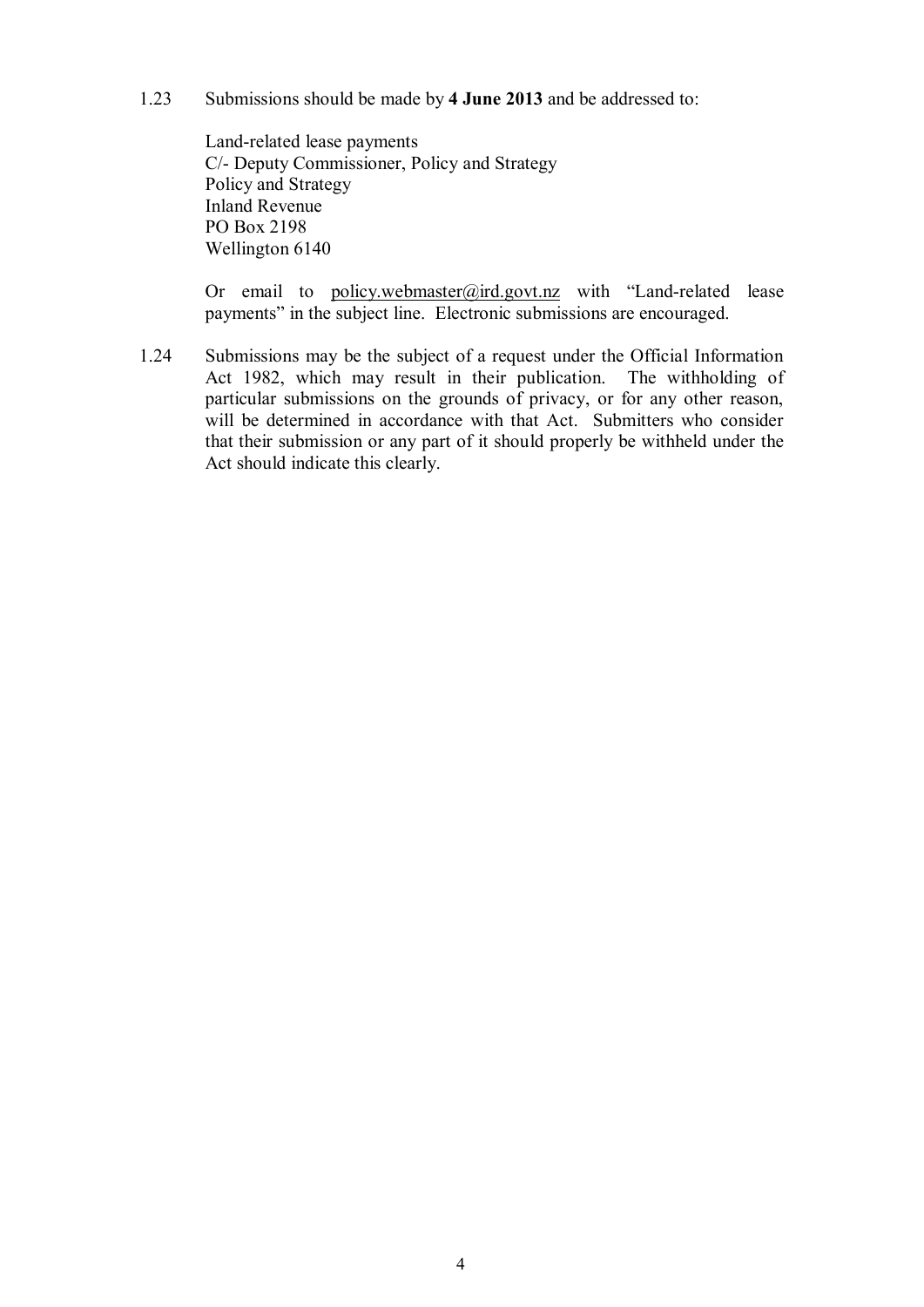# **CHAPTER 2**

# **Background**

- 2.1 In July 2012, an officials' issues paper, *The taxation of lease inducement payments*, was released, seeking feedback on proposals to deal with revenue risks associated with the tax treatment of lease inducement payments. The tax treatment of generally deductible but non-taxable lease inducement payments created an opportunity for taxpayers to substitute tax deductible rent payments with non-taxable cash lease inducement payments.
- 2.2 During public consultation on the proposals, concerns around another type of land-related lease payment – lease surrender payments – were raised. Lease surrender payments are regarded as "black hole" expenditure (non-deductible business expenditure) to a commercial tenant when they are made to a landlord.
- 2.3 Supplementary Order Paper No. 167 to the Taxation (Livestock Valuation, Assets Expenditure, and Remedial Matters) Bill released on 11 December 2012 proposed changes to both lease inducement and lease surrender payments.<sup>2</sup> If implemented, these payments will be treated as taxable to the recipient and deductible to the payer under the Income Tax Act 2007, effective from 1 April 2013. Generally, income and expenditure derived or incurred on these payments would be spread over the term of a lease.
- 2.4 When the lease inducement and lease surrender payments reforms were added to the bill, the Government stated that there would be a further review of the tax treatment of other land-related lease payments, such as lease transfer payments.
- 2.5 This issues paper considers the overall income tax treatment of land-related lease payments. The objective of this review is to provide a consistent and coherent tax treatment of land-related lease payments that is aligned with New Zealand's broad-base, low-rate tax framework. The paper therefore suggests further reforms to the tax treatment of land-related lease payments to deal with aspects that distort business decisions. This will improve business efficiency and bring greater fairness to the tax rules.

<sup>&</sup>lt;sup>2</sup> This bill is currently before Parliament.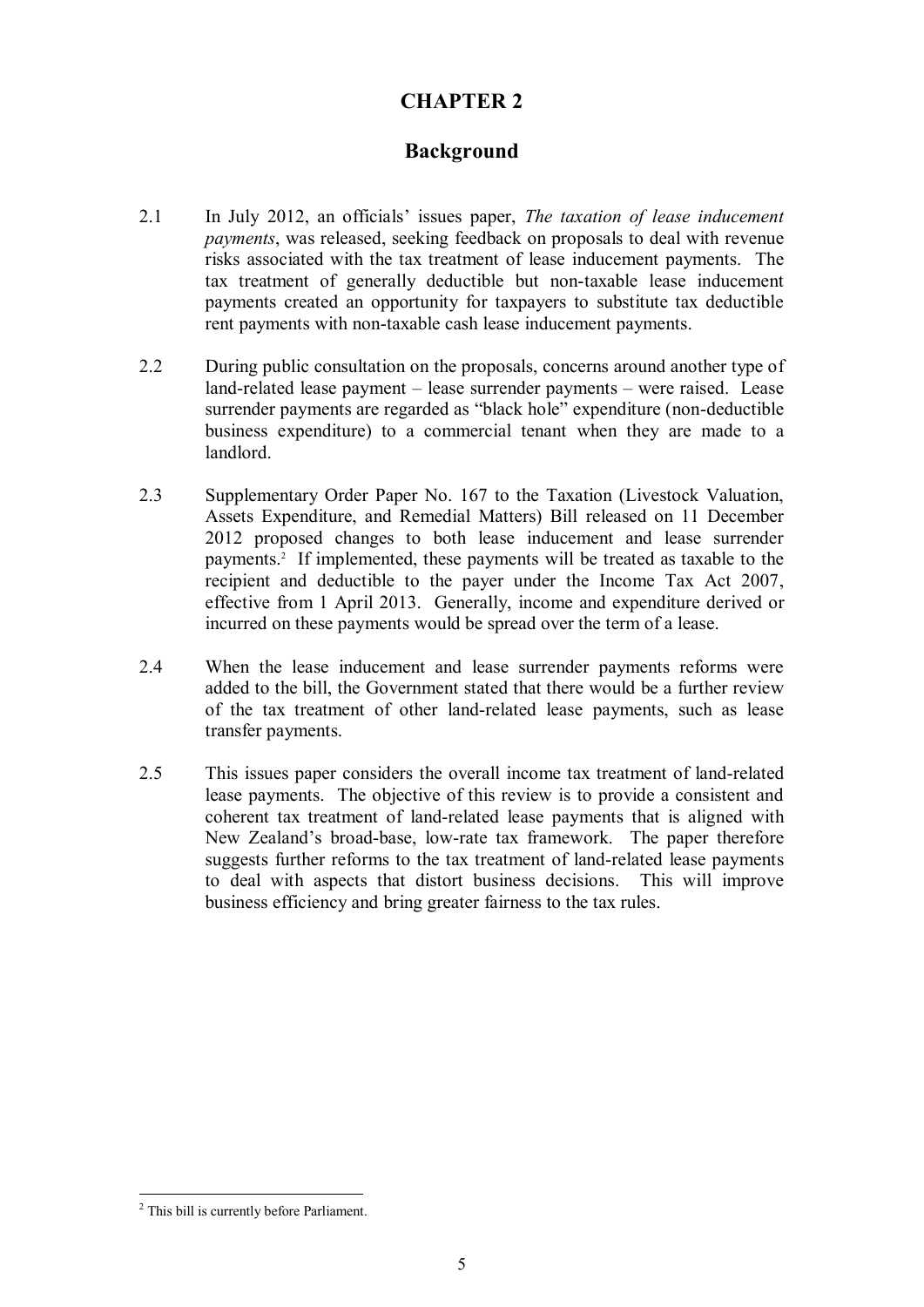# **CHAPTER 3**

# **Tax treatment of land-related lease payments**

3.1 This chapter examines the tax treatment of land-related lease transfer payments and suggests making them taxable to remove existing distortions. It further examines the overall tax treatment of land-related lease payments more generally and suggests rationalising the rules.

# **Land-related lease transfer payments**

## *Current rules*

- 3.2 After a lease begins, a tenant may transfer or assign their lease to another person. Generally, lease transfer payments are consideration received by an exiting tenant (transferor) from a new incoming tenant (transferee) for the transfer or assignment of the lease. These payments generally relate to goodwill that is closely related to a particular site or locality (known as "site goodwill") and may occur when there is a transfer of business, such as the transfer of a hotel business, from one person to another.
- 3.3 Under the current tax rules, amounts derived by an owner of land<sup>3</sup> from a lease are taxable under section CC 1 of the Income Tax Act 2007. However, it does not apply to lease transfer payments. In the absence of a specific provision in the Act, lease transfer payments are typically recognised as a non-taxable capital receipt to the exiting tenant unless they are in the business of leasing property or acquired the lease with a view to sell it. Note that lease transfer payments received by the exiting tenant may be taken into account under the depreciation rules in certain circumstances. <sup>4</sup>
- 3.4 Lease transfer payments are generally tax deductible for the incoming tenant under the depreciation rules. A lease is included in the list of depreciable intangible property in schedule 14 of the Act, being "the right to use land". Consequently, a tenant can usually claim depreciation deductions for its cost to acquire a lease (i.e. a lease premium or transfer payment) over the remaining term of the lease.

## *Inconsistent tax treatment between similar payments*

3.5 As part of extending the lease inducement payments reform to include lease surrender payments to achieve a balanced reform in response to concerns raised in submissions, a further policy problem involving the current tax treatment of lease transfer payments was identified.

<sup>&</sup>lt;sup>3</sup> Section YA 1 of the Income Tax Act 2007 defines "own" for land as having an estate or interest in land, and therefore includes holding a leasehold estate.

<sup>&</sup>lt;sup>4</sup> For example, if the lease transfer payment received by a tenant is more than the adjusted tax value of the cost of acquiring the lease (lease premium payments), the rules recognise that there has been excess depreciation deducted over the term of the lease. As result, the excess depreciation deductions are clawed back as income.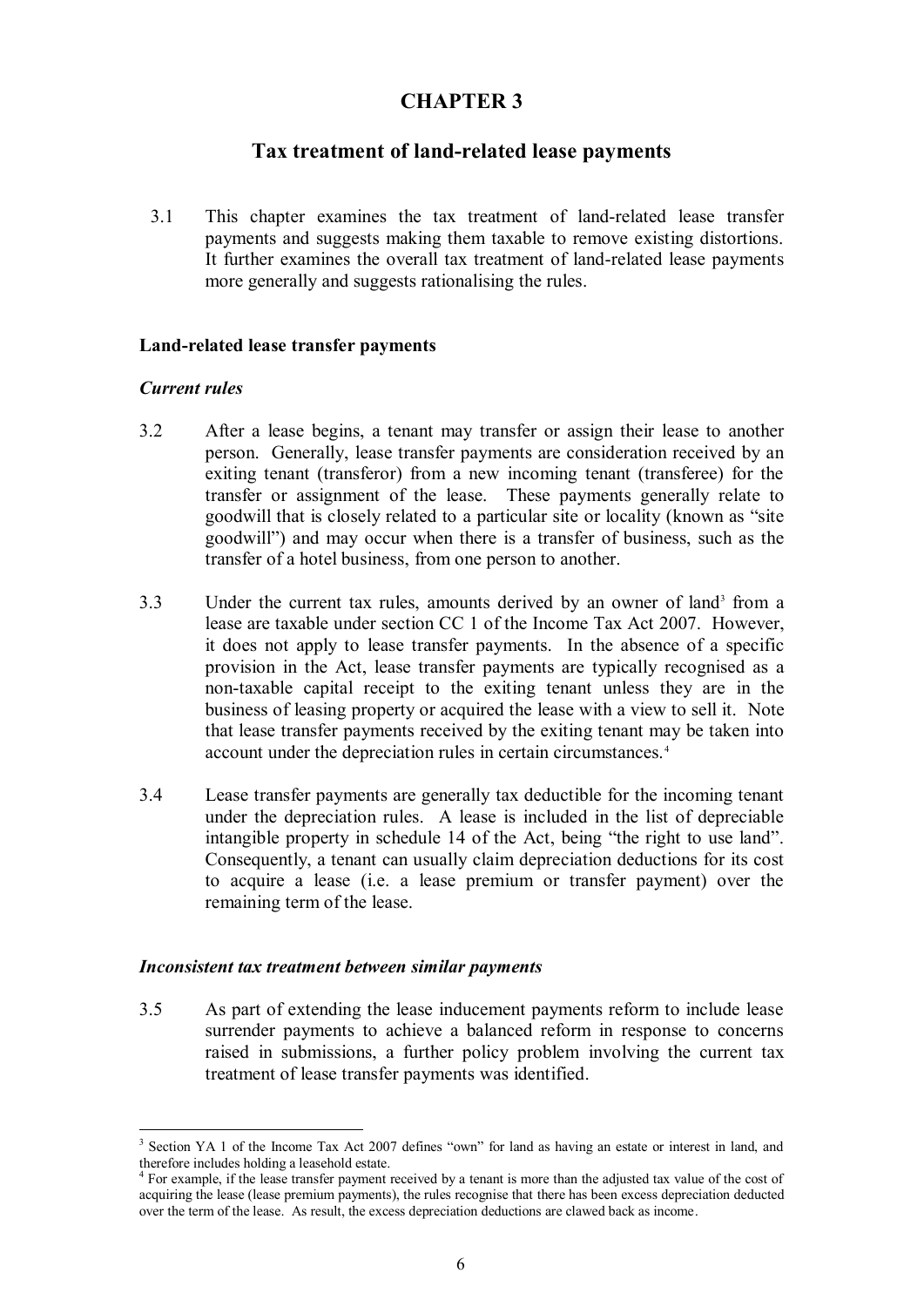3.6 If the lease inducement and lease surrender payments reforms are implemented and the current tax treatment of generally deductible but nontaxable lease transfer payments is retained, it would be tax advantageous for a tenant to exit a lease by transferring the lease to a third party for a tax-free payment rather than surrendering it to a landlord for a taxable payment. The tax advantage of receiving a non-taxable lease transfer payment would distort a tenant's commercial decisions when exiting a lease. An example of the problem is illustrated below:

# **Example**

On 1 April 2014, a landlord and a tenant enter into a 10-year lease. After three years, the landlord expands its business to retail, by setting up a subsidiary company. The landlord wishes the tenant to exit the lease so that the subsidiary company can use the premises to carry on its retail business.

If the landlord pays a lease surrender payment to the tenant, the payment would be taxable to the tenant and deductible to the landlord under the proposed rules in the Taxation (Livestock Valuation, Assets Expenditure, and Remedial Matters) Bill (proposed new sections CC 1C and DB 20C).

To induce the tenant to exit the lease, the subsidiary company and the tenant enter into an agreement to transfer the lease. The subsidiary company pays the tenant \$100,000 for the transfer.

Under the current rules, the lease transfer payment of \$100,000 is deductible to the subsidiary company over the remaining seven years under the depreciation rules. The lease transfer payment is non-taxable to the exiting tenant. The exiting tenant is \$28,000 (\$100,000 x 28%) better off than receiving a lease surrender payment from the landlord.

3.7 Although lease transfers and lease surrenders are different in form, from the exiting tenant's perspective there is no economic difference between surrendering the lease to the landlord and transferring it to a third party. The effect is the same – the tenant exits the lease and receives consideration for it. The exiting tenant is indifferent between receiving a lease surrender or a lease transfer payment. Treating similar payments differently for income tax purposes distorts business decisions and results in economic inefficiency and unfairness.

# *Rationale for change*

3.8 The McLeod tax review in 2001 considered the income tax base in New Zealand. Instead of introducing a traditional capital gains tax, it found that the tax base should continue to be protected by dealing with specific capital gains issues as they arise. There are a number of situations when Parliament modified the judicially delineated capital/revenue boundary to address a particular risk to the tax base. Examples include redundancy payments,<sup>5</sup>

 $\overline{a}$  $5$  Section CE 1(1)(f) of the Income Tax Act 2007.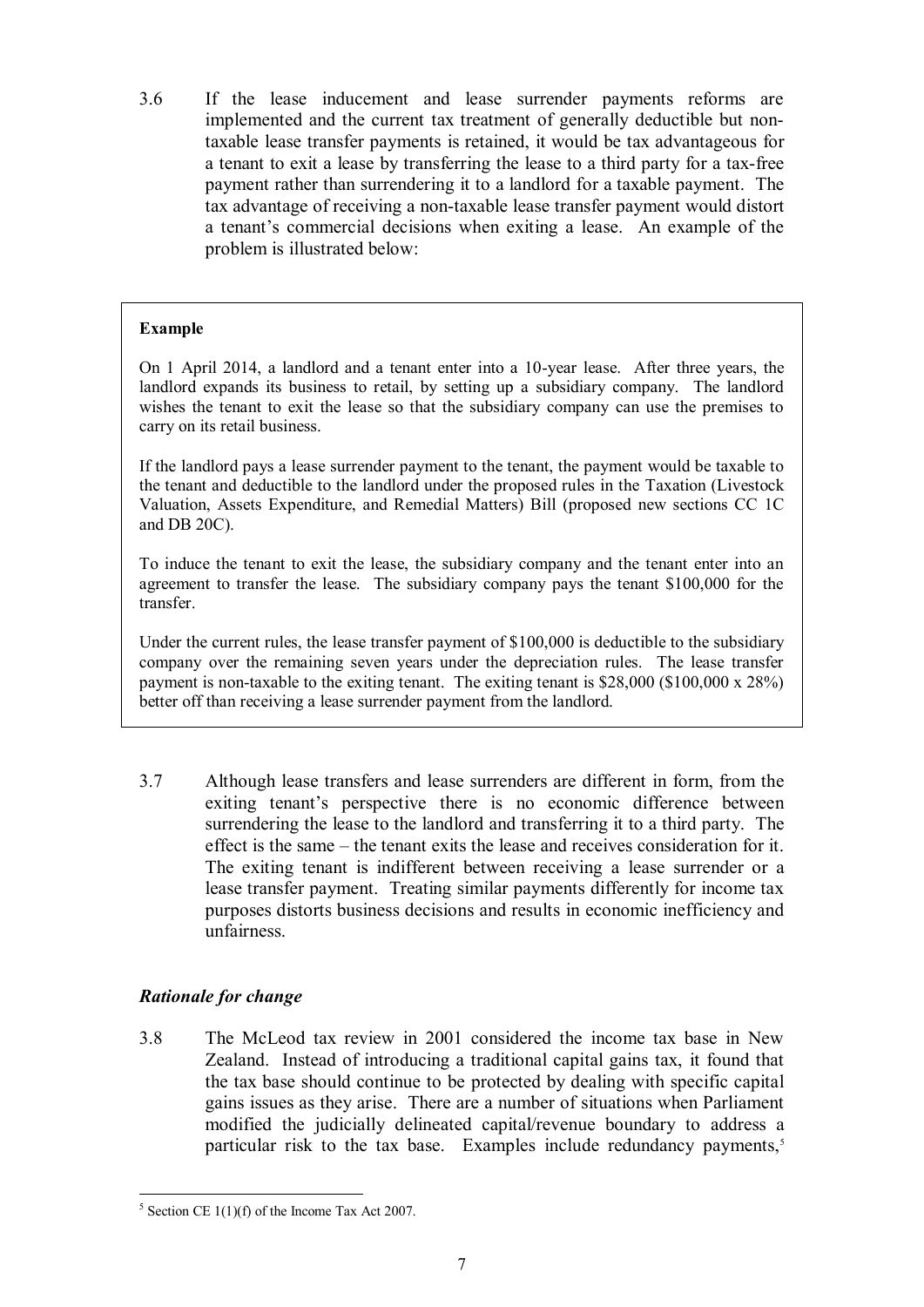payments received for restrictive covenants<sup>6</sup> and exit inducements,<sup>7</sup> capital contribution payments<sup>8</sup> and most recently, proposed changes to lease inducement payments included in the Taxation (Livestock Valuation, Assets Expenditure, and Remedial Matters) Bill.

- 3.9 Along with the proposed changes to lease surrender payments, the capitalrevenue boundary for lease transfer payments should be modified so that similar payments are treated the same for income tax purposes – that is, treated as taxable to the recipient and deductible to the payer. As a result of this proposal, the exiting tenant would be taxed on a lease transfer payment received from the new tenant that is currently not taxed.
- 3.10 Retaining the current tax treatment of lease transfer payments would continue to distort commercial decisions of tenants when exiting a lease. Reforms are necessary to maintain the robustness and integrity of the tax system.
- 3.11 The suggested changes to the tax treatment of lease transfer payments are part of a balanced package of reforms including lease surrender payments. Making lease transfer payments taxable would result in a more consistent and coherent tax treatment of different types of payments received by a tenant when they exit the lease regardless of their legal form.

# **Land-related lease payments**

3.12 Following the above suggestion to make lease transfer payments taxable, officials consider the tax treatment of land-related lease payments more generally should also be reviewed for a more consistent and coherent tax treatment of these payments.

## *Overview of current law*

- 3.13 Land-related lease payments that are revenue in nature, such as amounts derived in the ordinary course of business (that is, the business of leasing property), are treated as income and are therefore taxable.<sup>9</sup> Unless specifically taxed under the Income Tax Act 2007,<sup>10</sup> payments that are capital in nature, such as receipts derived outside the ordinary course of business, are not treated as income and are therefore not taxed.
- 3.14 Under the general permission in section DA 1 of the Income Tax Act 2007, expenditure incurred in deriving income, or in the course of carrying on a business for the purpose of deriving income, is deductible. However, the general permission is subject to the capital limitation rule in section DA 2, which prohibits deductions for expenditure of a capital nature. Other specific

<sup>6</sup> Section CE 9 of the Income Tax Act 2007.

<sup>&</sup>lt;sup>7</sup> Section CE 10 of the Income Tax Act 2007.

<sup>&</sup>lt;sup>8</sup> See sections CG 8, DB 64, EE 48 and the definition of "capital contribution" in section YA 1 of the Income Tax Act 2007.<br><sup>9</sup> See sections CA 1(2) and CB 1 of the Income Tax Act 2007. Also note that there is a land disposal rule in

section CB 6 that if a person acquired land (which includes a lease) with a view to selling or disposing of it, the amount is taxable.

 $10$  For example, lease premium payments are traditionally regarded as capital in nature but taxable under section CC 1 of the Income Tax Act 2007.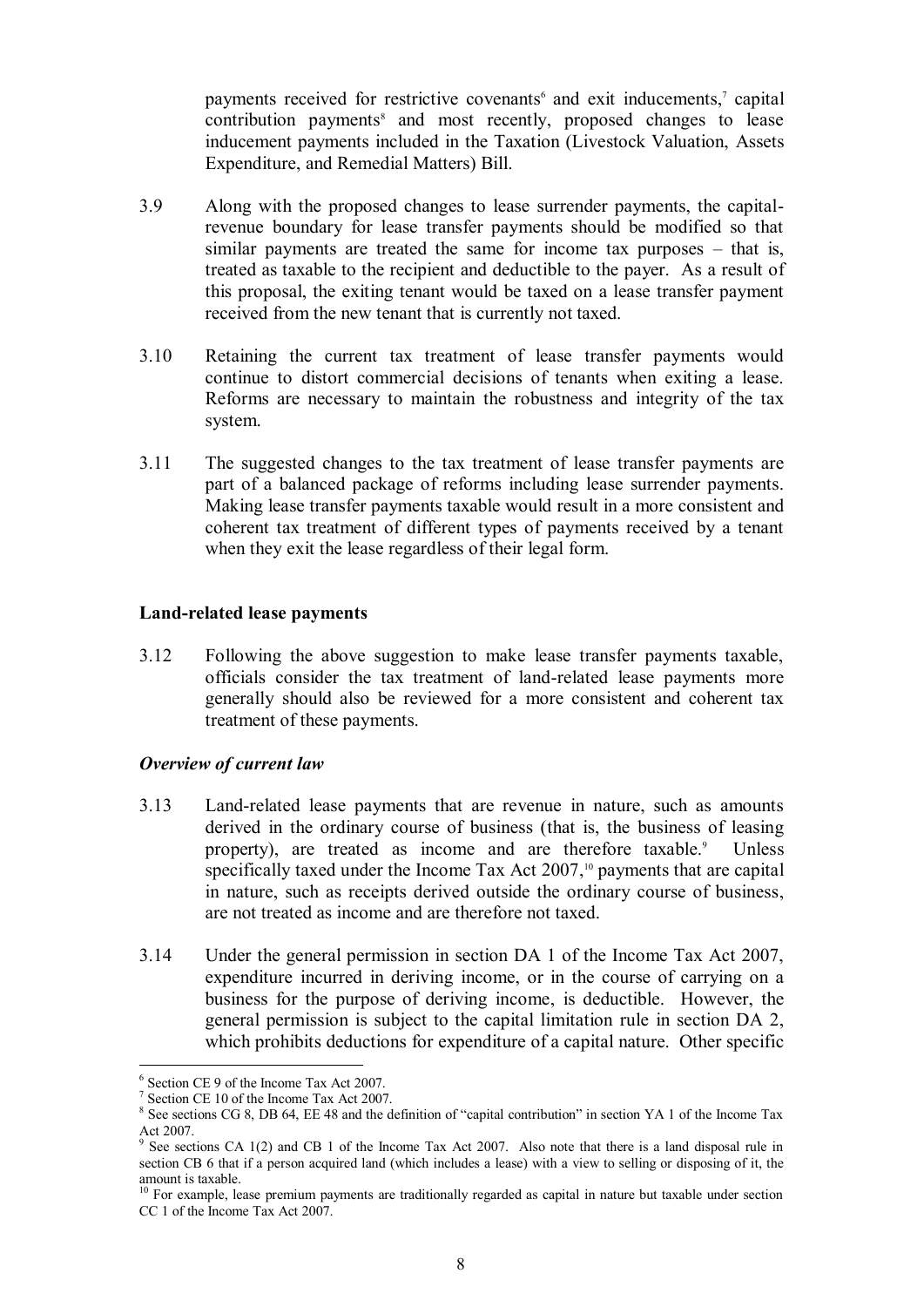deduction provisions are subject to the capital limitation rule unless they expressly override it.

- 3.15 There are also a number of provisions in the Income Tax Act 2007 that specifically provide for the tax treatment of certain land-related lease payments for income, deduction and timing purposes.
- 3.16 The table below summarises how the current provisions in the Act apply to certain payments for income, deduction and timing purposes. Note that this table includes changes proposed for lease inducement and lease surrender payments contained in Supplementary Order Paper No. 167 to the Taxation (Livestock Valuation, Assets Expenditure, and Remedial Matters) Bill. If implemented, these changes will apply from 1 April 2013.

| Payment-type                                                                                                     | <b>Income</b>                                                                                                                                                                                                                                       | <b>Deductions</b>                                                                                                                                                                                                                                                                                                                            |
|------------------------------------------------------------------------------------------------------------------|-----------------------------------------------------------------------------------------------------------------------------------------------------------------------------------------------------------------------------------------------------|----------------------------------------------------------------------------------------------------------------------------------------------------------------------------------------------------------------------------------------------------------------------------------------------------------------------------------------------|
| Payments relating to a<br>lease or licence to use<br>land such as rents,<br>fines, premiums or<br>other revenues | Taxable to a landowner under<br>section CC 1.<br>Income derived in anticipation<br>from fines, premiums, a payment<br>of goodwill on the grant of a<br>lease can be allocated over six<br>years under section EI 7 if the<br>Commissioner approves. | Generally deductible if the<br>payment is revenue in nature<br>(such as rent) and the general<br>permission in section DA 1 is<br>satisfied. Unless there is an<br>unexpired portion of the<br>expenditure (section EA 3), the<br>payment is deductible in the year<br>the person incurs the expenditure.<br>The cost incurred for acquiring |
|                                                                                                                  |                                                                                                                                                                                                                                                     | "the right to use land" is<br>generally tax deductible over the<br>term of the lease under the<br>depreciation rules. <sup>11</sup>                                                                                                                                                                                                          |
| Payments for non-<br>compliance with                                                                             | Taxable under section CC 2.                                                                                                                                                                                                                         | Generally deductible under<br>section DB 21.                                                                                                                                                                                                                                                                                                 |
| covenant to repair                                                                                               | Income could be spread over five<br>years if the lessor chooses to<br>under section EI 5.                                                                                                                                                           | A specific timing rule in section<br>EJ 11 may apply, which allows<br>the lessee to either claim the                                                                                                                                                                                                                                         |
|                                                                                                                  | Note that section EI 6 provides a<br>special timing rule for income<br>when the lessor ceases to own<br>land.                                                                                                                                       | deduction in the income year in<br>which the amount is incurred or<br>spread it over three earlier<br>income years provided the lessee<br>used the land for deriving<br>income.                                                                                                                                                              |
|                                                                                                                  |                                                                                                                                                                                                                                                     | Note that there is a special<br>deduction provision in section<br>DB 22 that deals with restoration<br>costs for a lessor who changes<br>the use of the land.                                                                                                                                                                                |

 $11$  A lease is included in the list of depreciable intangible property in schedule 14 of the Income Tax Act 2007, being "the right to use land".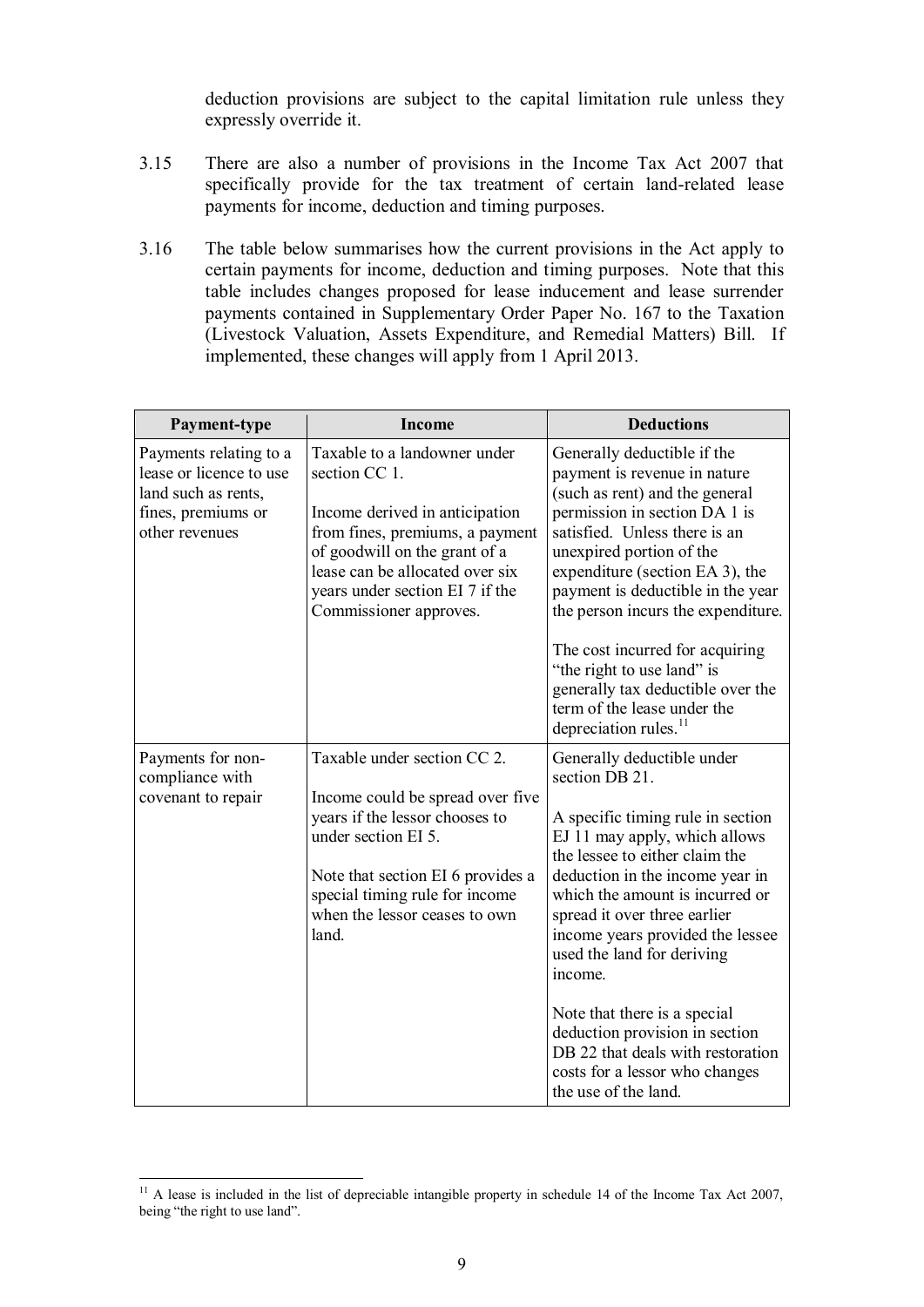| Payment-type                                      | Income                                                                                                                                                                                              | <b>Deductions</b>                                                                                                                                                                                            |
|---------------------------------------------------|-----------------------------------------------------------------------------------------------------------------------------------------------------------------------------------------------------|--------------------------------------------------------------------------------------------------------------------------------------------------------------------------------------------------------------|
| Contributions for fit-<br>out costs <sup>12</sup> | Taxable under section CG 8.<br>Income is spread over 10 years<br>unless the recipient chooses to<br>reduce, for depreciation purposes,<br>the cost of the new capital asset<br>under section DB 64. | Generally deductible if the<br>general permission is satisfied –<br>i.e. a commercial landlord who is<br>in the business of leasing<br>property and the payment is not<br>of a capital nature. <sup>13</sup> |
| Lease inducement<br>payments                      | Taxable over the term of the<br>lease.                                                                                                                                                              | Generally deductible if the<br>general permission is satisfied.<br>The payment is spread over the<br>term of the lease.                                                                                      |
| Lease surrender<br>payments                       | Taxable in the year of receipt.                                                                                                                                                                     | Generally deductible in the year<br>the expenditure is incurred.                                                                                                                                             |

3.17 Also, section DB 18 specifically allows deductions for costs incurred for the preparation and registration, or the renewal, of a lease.

# *Inconsistent tax treatment of payments*

- 3.18 Over the years, tax rules for land-related lease payments have been implemented in an ad hoc manner, which has produced inconsistent and incoherent outcomes for taxpayers.
- 3.19 Current provisions in the Act may therefore produce gaps, which mean that similar payments can be treated differently. For example, payments for the grant of a lease (lease premium payments) are generally deductible to a tenant but payments to modify or waive terms of a lease (lease modification payments) are generally non-deductible to the tenant. Also, payments for the transfer of a lease (lease transfer payments) are generally non-taxable to an exiting tenant but payments to induce the transfer of a lease (lease inducement payments) would be taxable to an incoming tenant, if the lease inducement payments reform is implemented.
- 3.20 Moreover, the existing timing rules provided for different types of payments vary because they were developed separately over the years. For example, a landowner receiving lease premium payments may spread the income over six years under section EI 7 instead of over the term of the lease which would be a more rational basis for timing the recognition of this income. These payments are deductible to a tenant making these payments over the term of the lease under the depreciation rules.

 $\overline{a}$  $12$  These payments are generally paid by landlords to prospective tenants to enter into a commercial lease with a specific contractual requirement to spend the amount on fit-out.

Note that Supplementary Order Paper No. 167 to the Taxation (Livestock Valuation, Assets Expenditure, and Remedial Matters) Bill proposes to codify deductibility of these costs.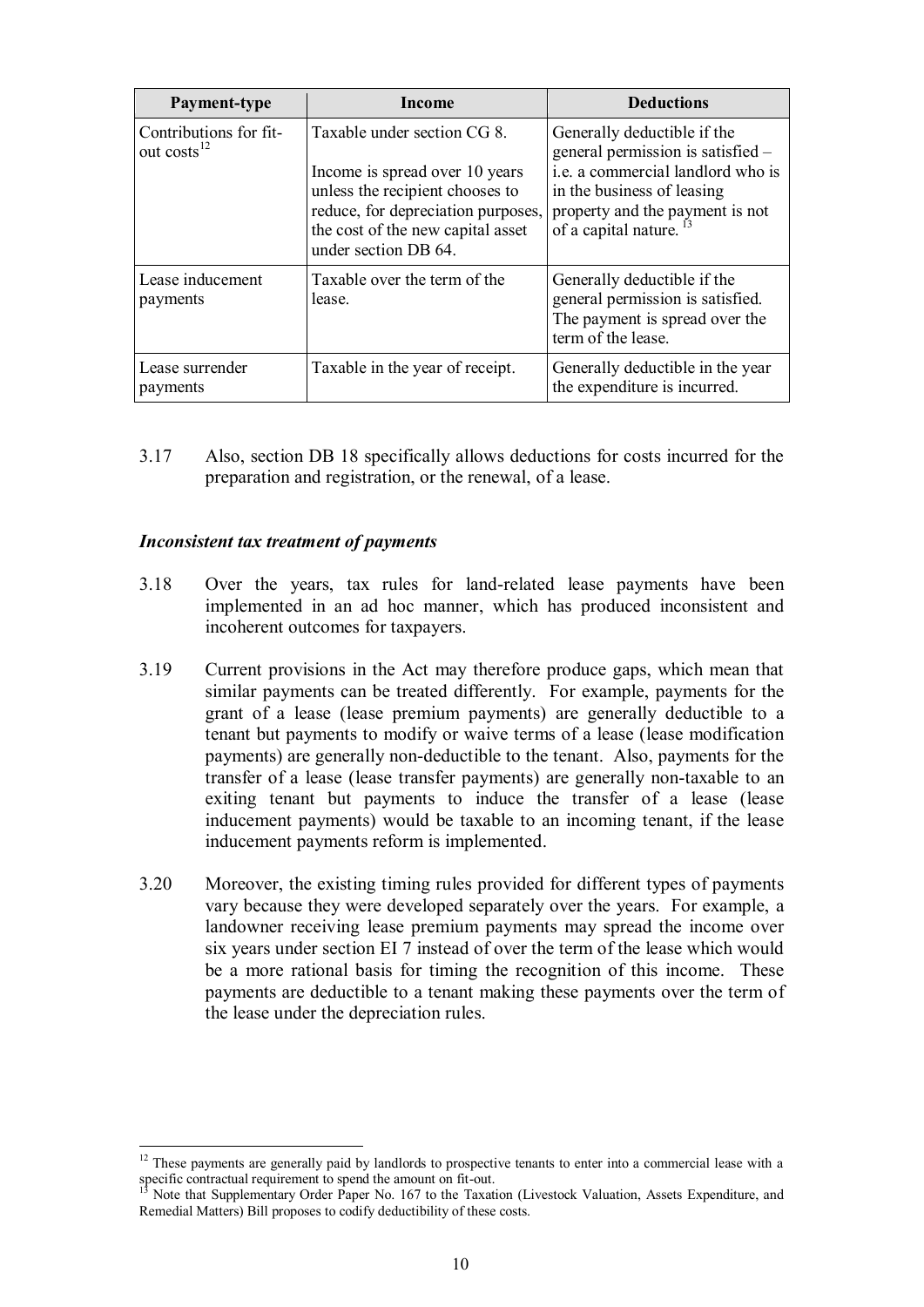# **Suggested approach for all land-related lease payments**

- 3.21 Together with the lease inducement and lease surrender payments reforms and the suggested reform to tax lease transfer payments discussed in this chapter, the existing tax treatment of land-related lease payments could be significantly improved if the rules are rationalised.
- 3.22 To treat land-related lease payments consistently and coherently, generic income and deduction rules for these payments could be introduced.
- 3.23 Under the suggested new rules, any land-related lease payments would be treated as taxable to the recipient and deductible to the payer under the Income Tax Act 2007. Note that payments derived by a tenant of residential premises would be excluded from the new rules.
- 3.24 Also, as part of this rationalisation, a separate timing rule would be introduced to spread income and deductions over the term of the relevant land right (leases or licences of land).
- 3.25 To provide certainty about when land-related lease payments are on capital or revenue account, we suggest a 50-year threshold for applying the new rules. For example, the new rules would treat all land-related lease payments, other than rent, made in relation to a "land right" (that is, leases or licences of land) with a term of less than 50 years as income to the recipient and deductible expenditure to the payer under the Income Tax Act 2007.
- 3.26 In effect, leases or licences that last less than 50 years would be put on revenue account. It is envisaged that the 50-year threshold would mean the new rules would apply to most commercial leases, which generally expire before 50 years. Payments, other than rent, made in relation to a land right that lasts 50 years or more would be treated similarly to payments made in relation to a sale of freehold land.
- 3.27 As a result of introducing the 50-year threshold, the new rules would change the tax treatment of land-related lease payments from the status quo. For example, payments received by a landowner for the grant of a permanent easement are currently taxable under section CC 1 even though the easement may last indefinitely. These payments would be treated as non-taxable receipts to the landowner under the new rules. Also, some payments that are currently non-taxable to the recipient would become taxable under the proposed new rules – for example, lease transfer payments.
- 3.28 Another example is the cost of "the right to use land" (that is, a lease premium). These payments, which are currently deductible under the depreciation rules would not be deductible under the new rules if the relevant land right lasts 50 years or more – for example, payments to acquire a lease that lasts 99 years would be non-deductible to a tenant under the new rules.
- 3.29 The 50-year threshold is consistent with the current 50-year threshold on buildings for depreciation purposes. It would align the tax treatment of the cost of a building that lasts 50 years or more with the cost of acquiring the right to use that building – that is, a lease premium. This would therefore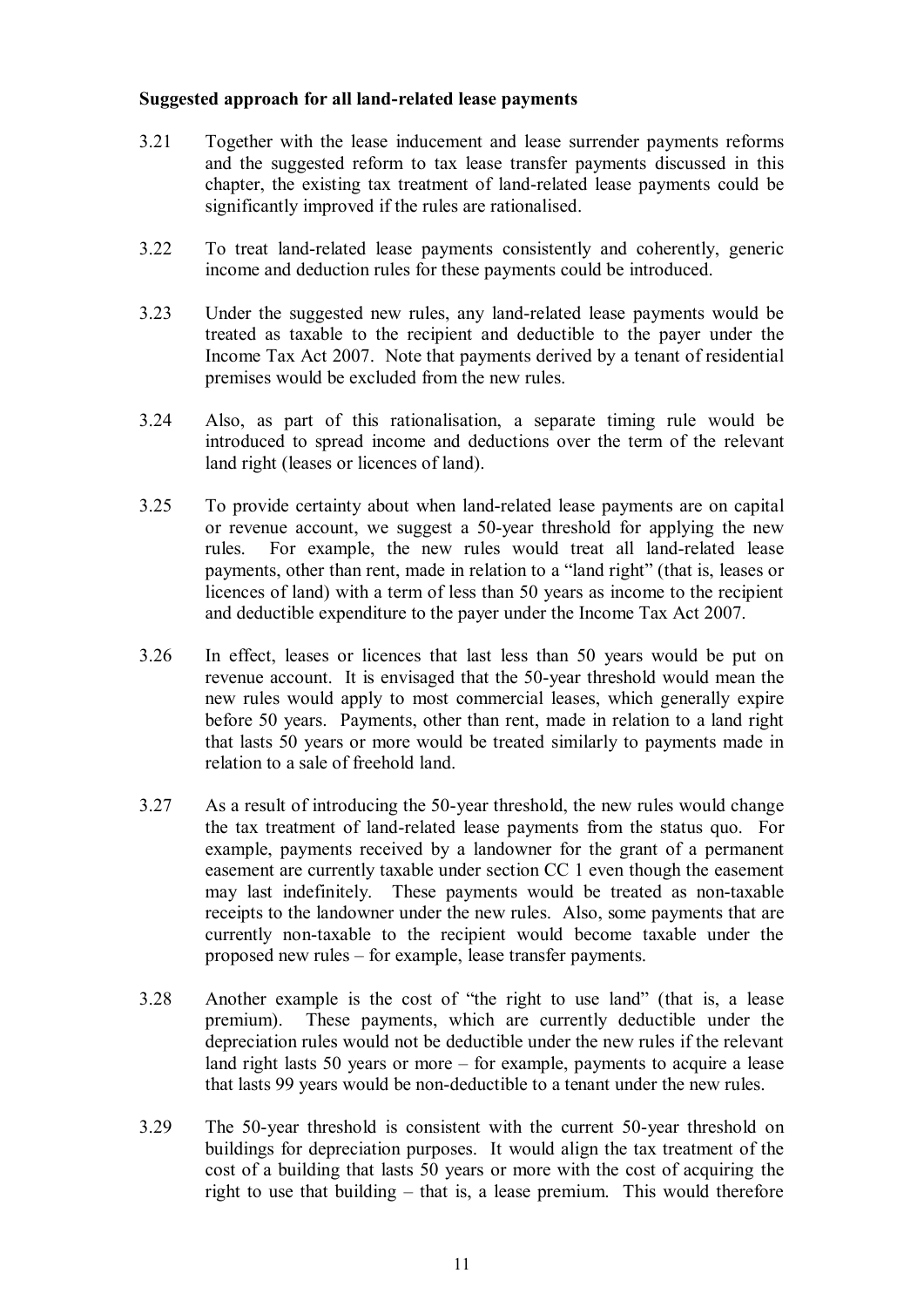eliminate an existing tension between the cost of a building that is generally non-depreciable and the cost of acquiring the right to use land that is currently generally depreciable.

- 3.30 Conversely, some payments that are currently non-deductible to the payer would become deductible under the new rules. For example, lease modification payments or other lease-related payments that are generally non-deductible to tenants would be deductible if the lease lasts less than 50 years.
- 3.31 Rationalising the existing rules would result in a consistent and coherent tax treatment of land-related lease payments that is aligned with New Zealand's broad-base, low-rate tax framework. It would also improve fairness and business efficiency.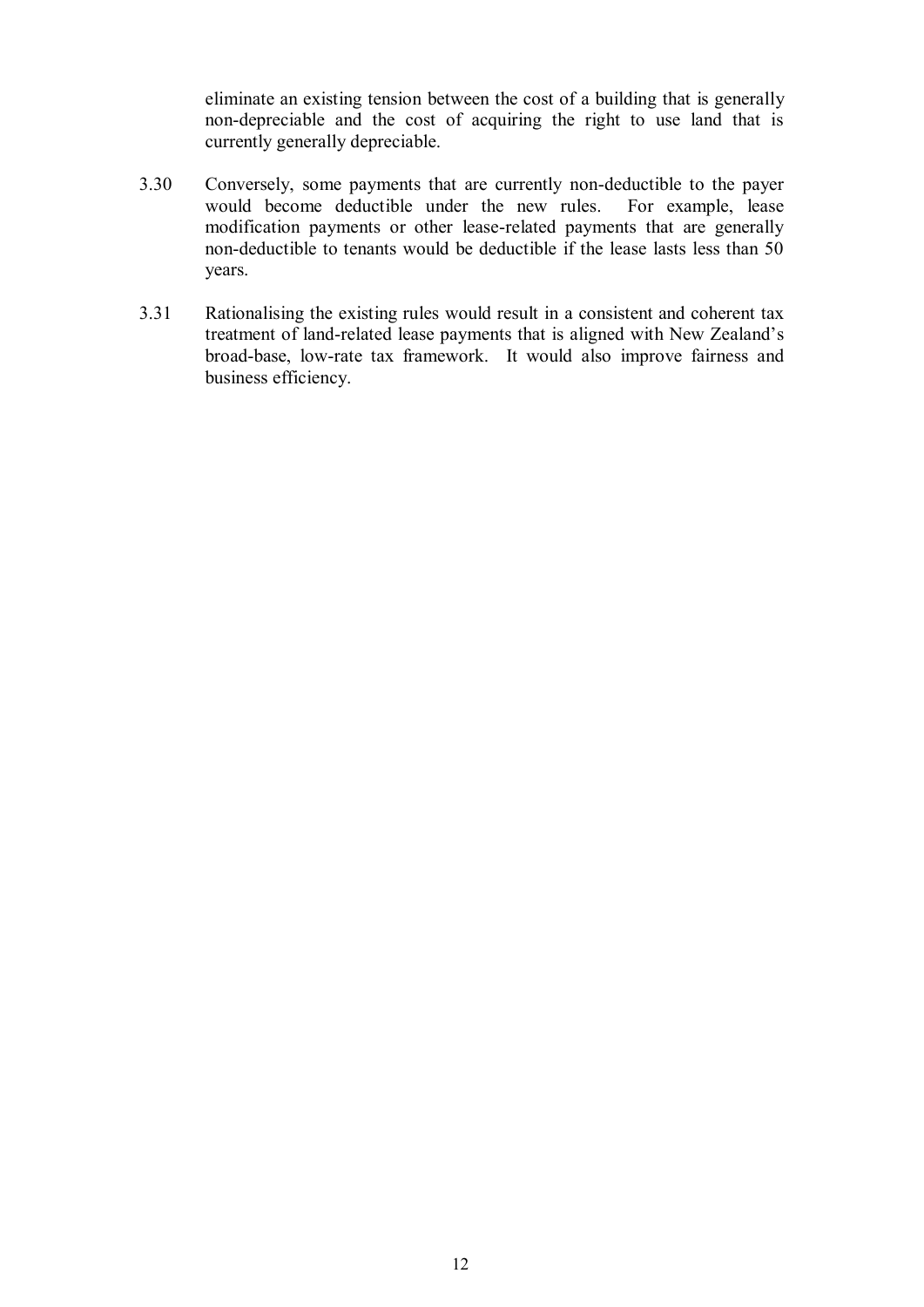# **CHAPTER 4**

# **Technical details**

- 4.1 This chapter considers the technical details of how land-related lease payments would be treated for income tax purposes under the suggested approach.
- 4.2 If these changes proceed, all land-related lease payment provisions in the Income Tax Act 2007 would be replaced with new income, deduction and timing provisions.
- 4.3 Changes to current provisions in the Income Tax Act 2007 are summarised in the Appendix.

## **Income**

 $\overline{a}$ 

- 4.4 Current section CC 1 would be replaced by a new comprehensive charging provision for land-related lease payments. New section CC 1 would broadly apply to treat all land-related lease payments derived by a person as assessable income.
- 4.5 The new charging provision would apply if the following conditions are met:
	- a person (the payee) derives an amount in relation to a right (the land right) that is an estate in land or a licence to use land; and
	- the payee is:
		- the person who owns the estate in land from which the land right is granted; or
		- a person who owns the land right; or
		- a person who is obtaining the land right; or
		- a person who used to own the land right; and
	- the amount is in the nature of rent or the land right has a period of less than 50 years.
- 4.6 These conditions and exceptions are explained in more detail below.

## *Amount derived by a person in relation to a land right*

- 4.7 Proposed new section CC 1 would apply to a land right that is an estate in land or a licence to use land. The term "estate" is widely defined for land purposes in section YA 1 and includes both an estate and interest in land.<sup>14</sup>
- 4.8 The term "amount" is defined in section YA 1 to include any amount in money's worth. Accordingly, consideration other than in cash would be included.

 $14$  Section YA 1 provides that "interest" has the same meaning as "estate" for land purposes.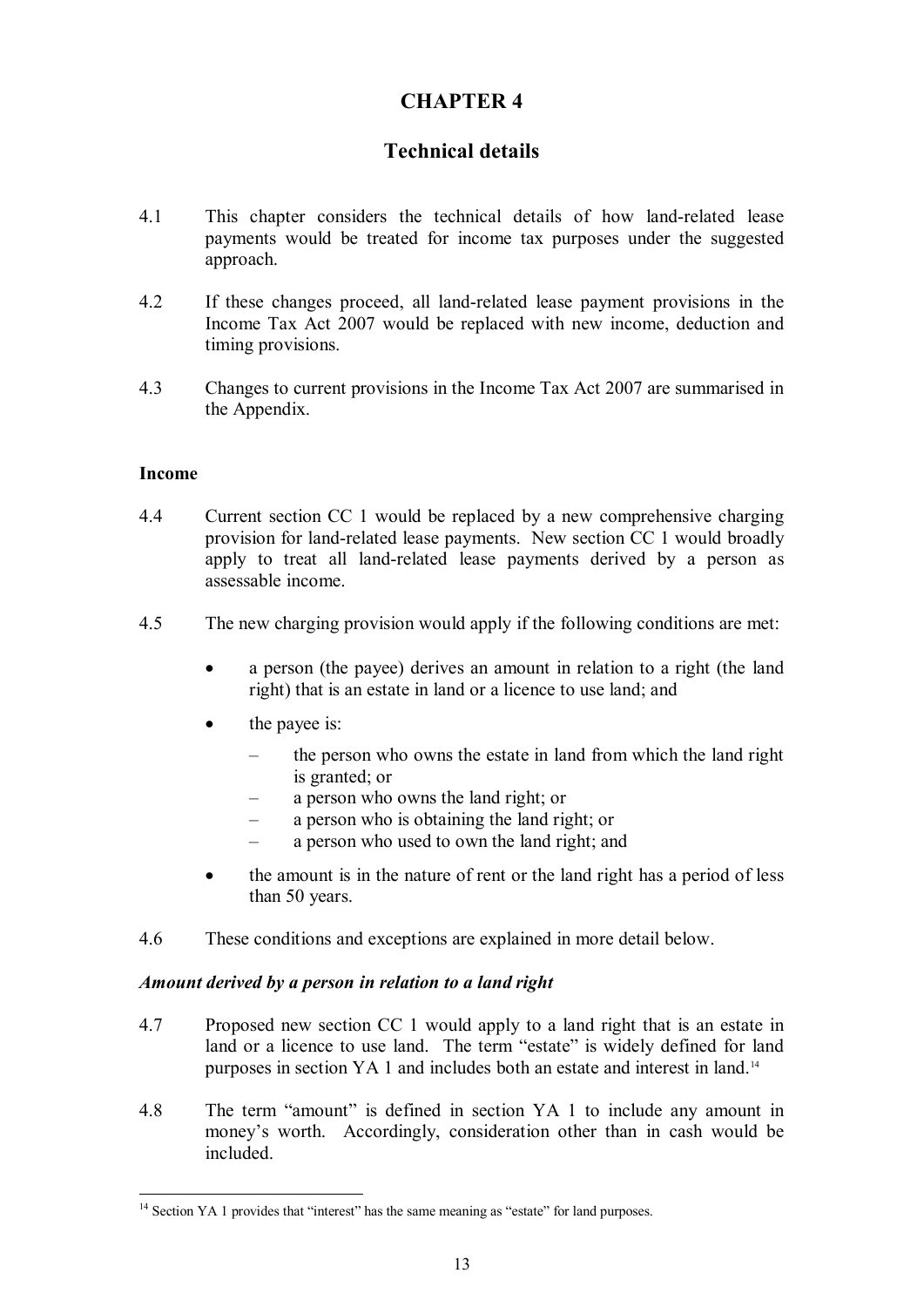4.9 The new rules focus on a land right that payments relate to. Hence, identifying which land right the payments relate to would be crucial in determining the tax treatment.

# *The payee*

- 4.10 The payee is a person who derives an amount in relation to a land right. However, if a person receives an amount on behalf of another person, the existing nominee rules in section YB 21 would apply to treat the amount as derived by that other person.
- 4.11 A person may derive amounts in different capacities depending on the land right that the payments relate to. For example, a tenant could derive a lease inducement payment from a landlord as a prospective tenant. The same tenant could also derive a lease premium payment from a sub-tenant.

## *Payments relating to land right with period of less than 50 years and rent payments*

- 4.12 Rent payments would be included under proposed new section CC 1 regardless of the term of a land right.
- 4.13 Other payments that relate to a land right with a term of less than 50 years would be included under new section CC 1. Examples of an amount derived in relation to a land right would include various types of payments including a:
	- fine;

- premium or an inducement payment to enter an agreement for the land right;
- payment for the goodwill of a business;<sup>15</sup>
- payment of the benefit of a statutory licence or privilege;
- payment of a liability for the breach of a covenant;
- payment for the termination of the land right; and
- payment for the transfer of the land right.
- 4.14 As explained in chapter 3, the 50-year threshold would place a new parameter on what is taxable under new section CC 1. Therefore, determining how many years the relevant land right is for is important when applying new section CC 1.
- 4.15 Note that the 50-year period would not include the period of renewal or extension. The period of renewal or extension of a land right would be regarded as a period relating to a separate land right. This approach is intended to avoid complexities around the tax treatment of leases that are

<sup>&</sup>lt;sup>15</sup> Note that a payment for the goodwill of a business referred to in existing section CC 1 of the Income Tax Act 2007 relates to the goodwill attached to land rather than personal goodwill. See *Romanos Motels Ltd v Commissioner of Inland Revenue* [1973] 1 NZLR 435 (CA).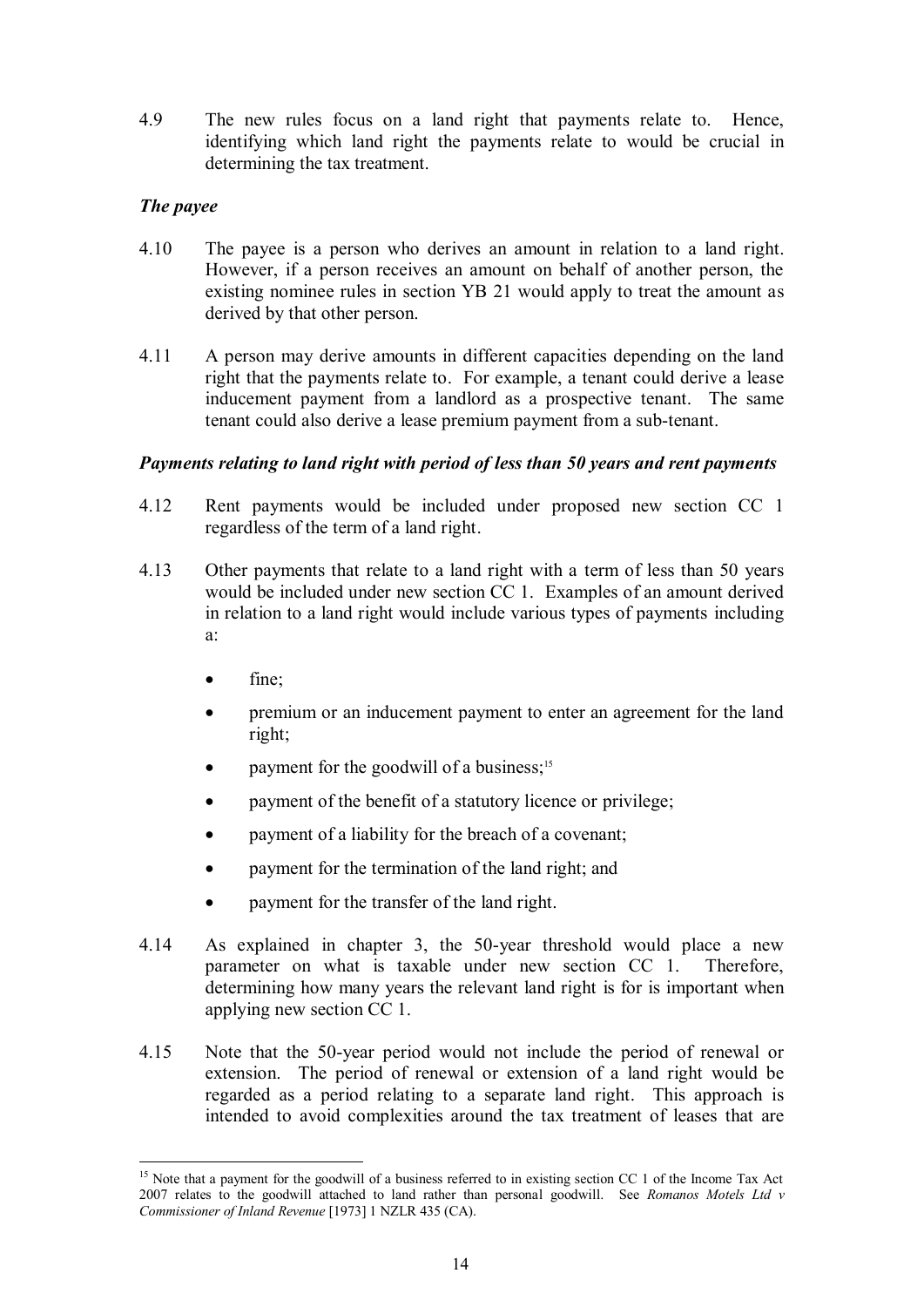perpetually renewable (that is, "Glasgow" leases) and modifying the spreading of income or deductions, which is discussed below.

# *"Glasgow" leases*

- 4.16 Leases that last for a certain duration (7, 10 or 21 years) but are renewable in perpetuity by the lessees are commonly referred to as "Glasgow" leases. They are typically for a ground lease only. For example, a tenant pays rent regularly for the ground lease and they own improvements such as buildings.
- 4.17 The proposed new rules would generally apply to Glasgow leases because their initial fixed term typically lasts less than 50 years. Providing a different treatment for Glasgow leases from other leases is undesirable from a policy perspective because it would distort business decisions when entering into lease arrangements.
- 4.18 If the improvements on land are owned by a tenant, new section CC 1 would apply only to payments made in relation to the ground lease. Payments relating to the cost of acquiring improvements would be apportioned accordingly.

# *Exclusions*

# *Tenant of residential premises*

- 4.19 The income-charging provision in new section CC 1 would not apply to a person who is a natural person (an individual) and a tenant or licensee of residential premises. This is intended to provide symmetry of treatment for payments incurred or derived by a tenant of residential premises. The tenant would not be able to deduct lease payments or rent because they do not meet the general permission in section DA 1 and the private limitation in section DA 2(2) would apply.
- 4.20 If there is a concurrent use of the land right for residential and business purposes, the amount would be apportioned so that only the amount relating to the business use is taxable.

## *Other exclusions*

- 4.21 In addition, new section CC 1 would not apply to amounts if:
	- The amount is a compensation payment for loss or injury in relation to a land right.
	- The amount is royalty under section CC 9.
	- Provisions relating to forestry, petroleum mining and other mining licences apply, in particular, subparts CB, CT and CU.

# *Land provisions*

4.22 New section CC 1 would override the existing land provisions in sections CB 6 to CB 23B to provide a consistent tax treatment of land-related lease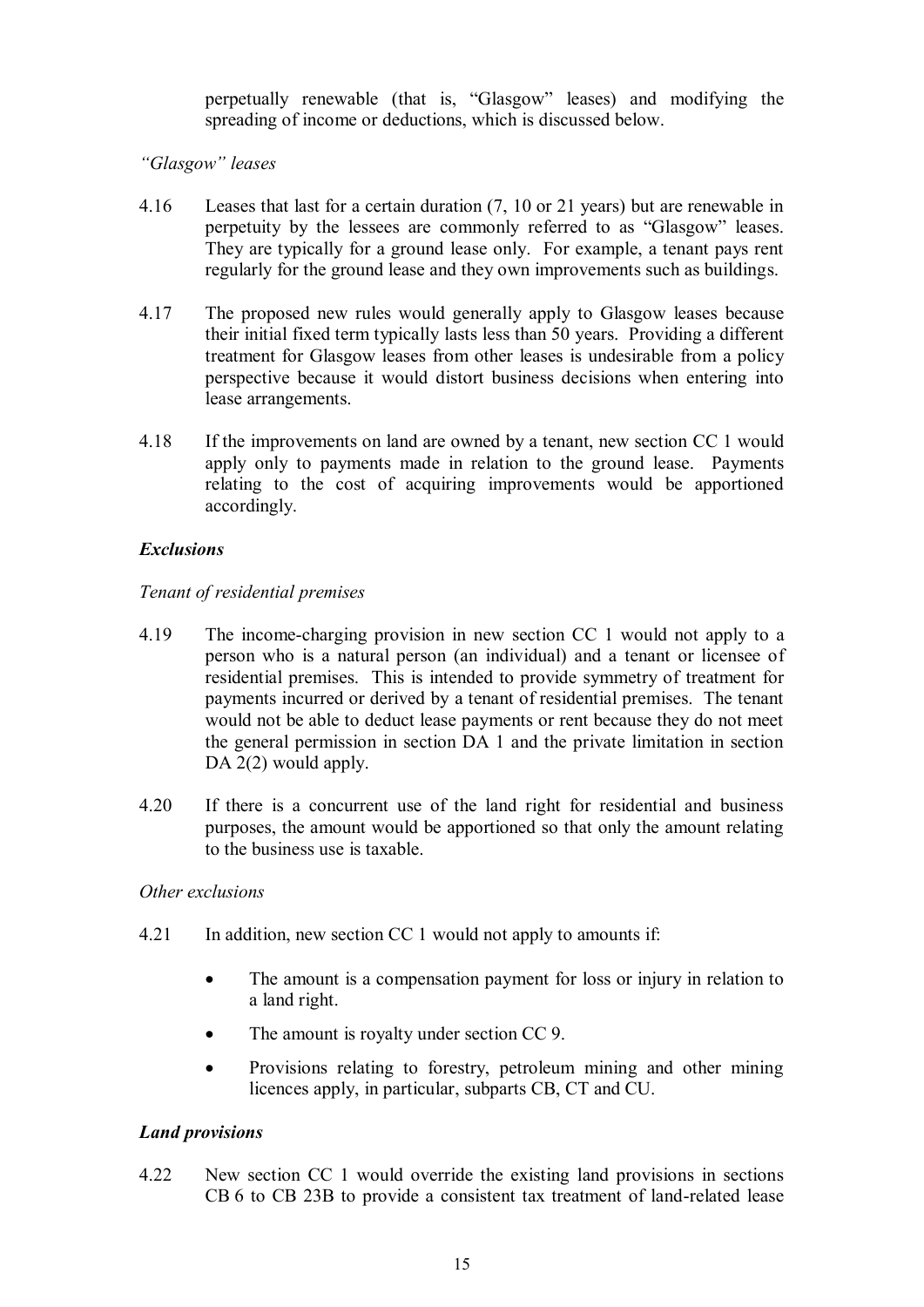payments. In particular, this would clarify the tax treatment of lease transfer payments.

# *Tax treatment of contribution for fit-out costs*

- 4.23 Under the proposed reforms in the Taxation (Livestock Valuation, Assets Expenditure, and Remedial Matters) Bill, the tax treatment of a contribution for fit-out costs continues to be determined under the existing capital contribution rules in sections CG 8 and DB 64.
- 4.24 However, excluding contributions for fit-out costs from the new rules would produce some inconsistencies between the existing timing rule for capital contributions (where the taxpayer can elect for the contribution to be income and spread over 10 years, or for the contribution to reduce the depreciable cost base of the relevant property) and the new timing rule (where income is spread over the term of the relevant land right).
- 4.25 A contribution for fit-out costs is a form of lease inducement provided by a landlord to an incoming tenant. It should therefore be treated as being similar to lease inducement payments that are covered in the new rules. Hence, under the new rules, the payee would be required to pay tax on contribution for fit-out costs under new section CC 1, but would not be required to reduce the depreciable cost base for fit-out under section DB 64. The tenant would be able to claim depreciation deductions over the life of the fit-out.

## **Deductions**

- 4.26 Under the suggested new rules, a matching deduction provision would apply to provide symmetry in the tax treatment of land-related lease payments. To deduct these payments, the following conditions would need to be met:
	- a person (the payer) incurs expenditure in relation to a right (the land right) that is an estate in land or a licence to use land; and
	- the payer and the person (the payee) who derives the amount are each one of the following:
		- the person who owns the estate in land from which the land right is granted; or
		- the person who owns the land right; or
		- a person who is obtaining the land right; or
		- a person who used to own the land right; and
	- the land right has a period of less than 50 years.
- 4.27 These conditions are similar to proposed new section CC 1, except the deduction provision specifies both the payer and the payee. This is to sufficiently protect the tax base.
- 4.28 Note that deductions are allowed only for the cost incurred in relation to the land right and not for the cost of acquiring improvements on land (in particular, when there is a transfer of a Glasgow lease). Similar to the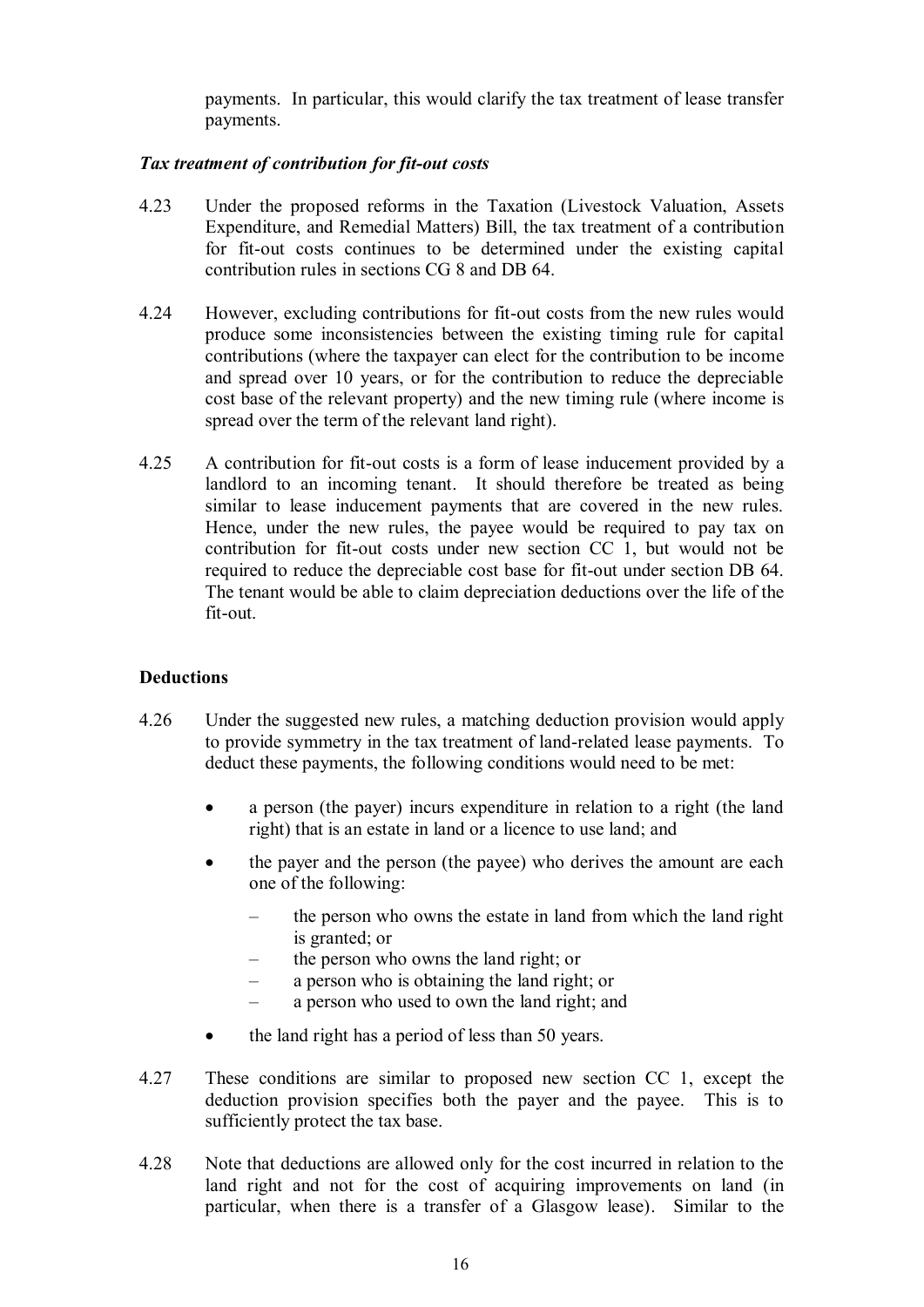income provision, expenditure relating to the cost of acquiring improvements on land would be apportioned accordingly.

- 4.29 This deduction provision would not cover rent payments. These would continue to be deductible under the general permission in section DA 1. Neither is this provision intended to cover any transaction costs. Existing section DB 18 applies to any transaction cost incurred to prepare, register or renew a lease.
- 4.30 The new deduction provision would override the capital limitation in section DA 2(1). The general permission in section DA 1 would still need to be satisfied and the other general limitations in section DA 2 would also apply.

## **Timing of income and deductions**

- 4.31 The proposed new timing rules for income and deductions would be similar to the timing rule currently proposed for lease inducement payments in clause 32B of the Taxation (Livestock Valuation, Assets Expenditure, and Remedial Matters) Bill. There would, however, be some modifications to the rules, as described below.
- 4.32 The rules would not apply to rent payments. These payments would be subject to the ordinary rules and be taxable when derived and deductible when incurred unless section EA 3 applies.
- 4.33 The rules would allocate income and deductions evenly over the term of the land right to which the amount of income or deductions relates (the spreading period). The spreading period for allocating income and deductions would be the period of a land right (which lasts less than 50 years). A period of renewal or extension would be treated as a separate spreading period.
- 4.34 To avoid complexities around allocating income and deductions to the number of days in an income year, it would be allocated proportionately to the number of months by using the following formula:

amount of income or deductions x (number of months in an income year for which the spreading period exists / total number of months in the spreading period)

- 4.35 This approach is consistent with the straight-line method in the depreciation rules.
- 4.36 The allocation of income and deductions would depend on the time when the income or expenditure is derived or incurred in relation to the spreading period. The rules would spread the amount derived or incurred before the end of the spreading period evenly over the remaining period of the land right.
- 4.37 For example, lease premiums and lease inducement payments are generally made at the beginning of a lease, therefore the amount would be spread evenly over the lease. Lease surrender payments that are generally made at the end of a lease would typically be allocated to the income year in which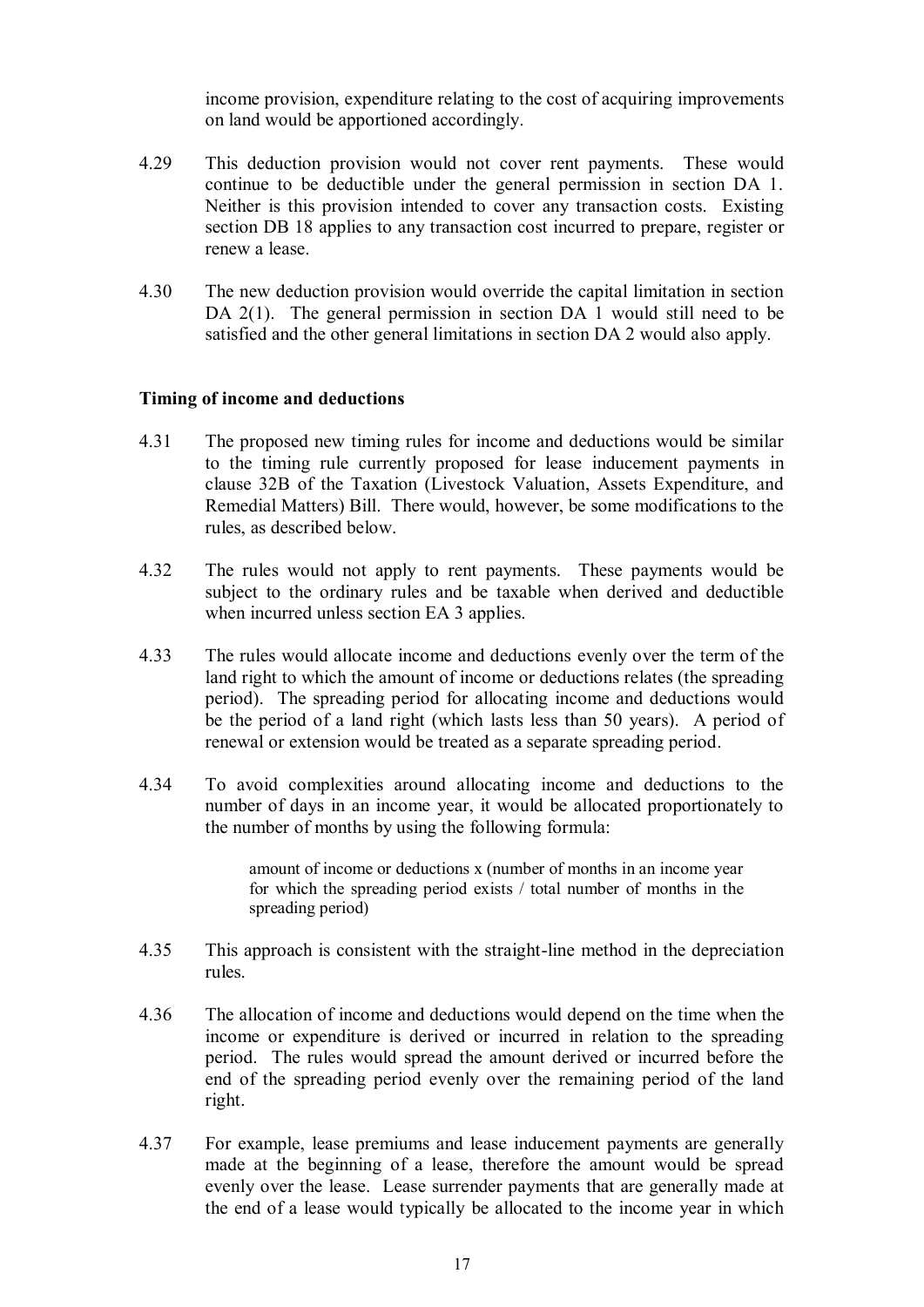the amount is derived or incurred. This is because there would normally be no remaining period of the land right over which the amount can be spread at the time the lease surrender payments are derived or incurred.

4.38 If the amount is derived or incurred before the commencement of the land right, the amount would be allocated over the spreading period, not to the time when the amount is incurred or derived. If the amount is derived or incurred half-way through the spreading period (for example, as a lease modification payment), the amount would be spread evenly over the remaining period.

#### **Example<sup>16</sup>**

On 1 April 2014, a landlord receives a \$100,000 lease premium from a tenant for a 10-year lease. The lease commences on the same day. The landlord and the tenant both have a 31 March balance date.

#### *The landlord*

The \$100,000 received by the landlord would be taxable under the proposed new charging provision. The amount of income would be spread evenly over the 10-year period from the 2014–15 to the 2023–24 income years inclusive (i.e. \$10,000 of income would be allocated to each income year).

#### *The tenant*

 $\overline{a}$ 

The \$100,000 incurred by the tenant would be deductible under the new deduction provision. The amount of expenditure would be spread evenly over the 10-year period from the 2014–15 to the 2023–24 income years inclusive (i.e. \$10,000 of expenditure would be allocated to each income year).

4.39 Note that, under the new rules, the timing of deductions and income would be different for the payer and payee of lease transfer payments, for example. Expenditure incurred by the payer (new tenant) for the transfer of a lease would be spread over the remaining term of the transferred lease. Income derived by the payee (exiting tenant) would be taxable when derived because the payee exits the lease and has no remaining period over which to spread the income.

<sup>&</sup>lt;sup>16</sup> The example is based on an assumption that the new rules apply from 1 April 2014.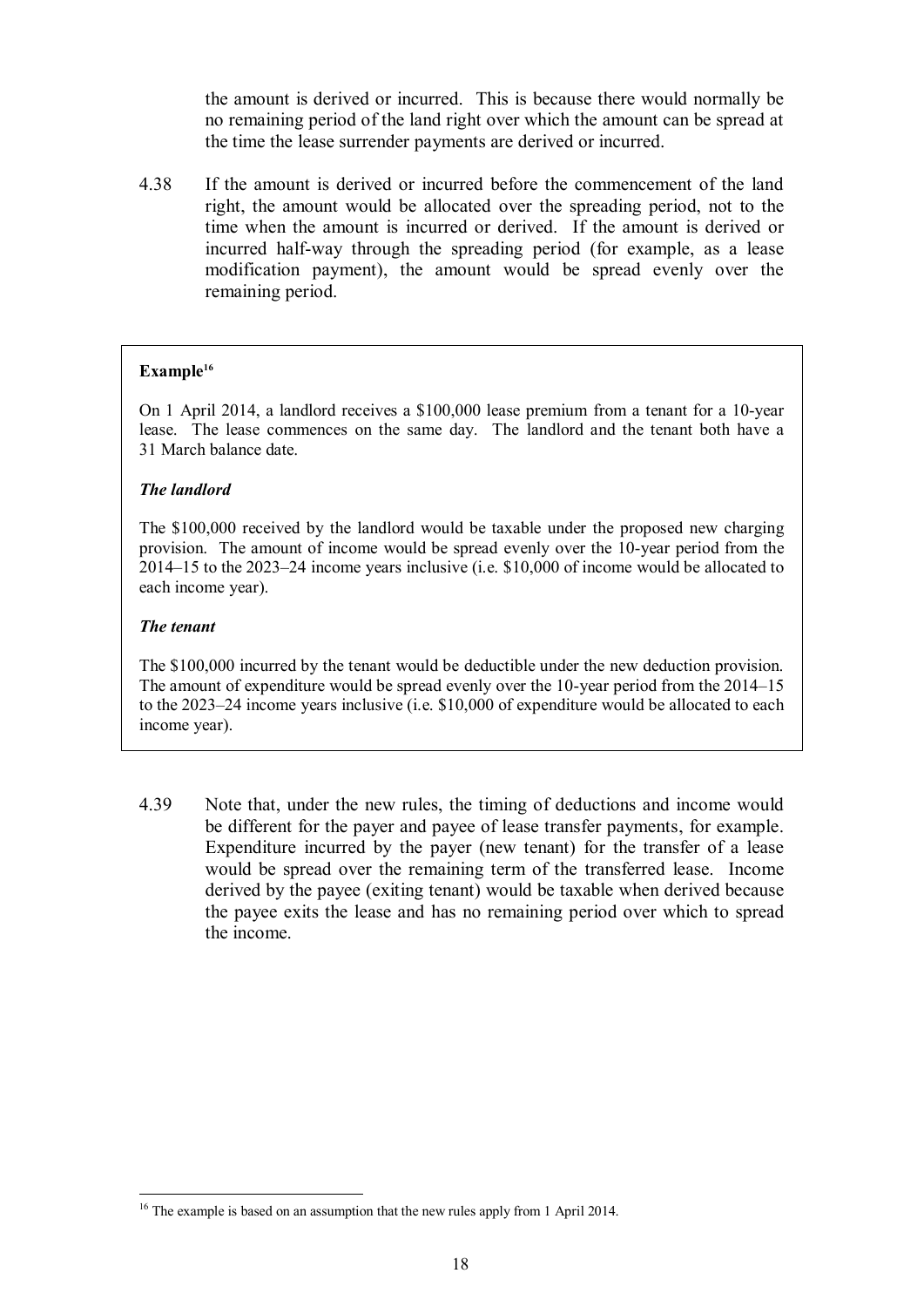# **Example<sup>17</sup>**

On 1 April 2014, a landlord and a tenant enter into a 10-year lease and the lease commences on the same day. On 1 April 2017, the tenant (transferor) transfers the lease to a new tenant (transferee) for \$70,000. The taxpayers have a 31 March balance date.

## *The tenant (transferor)*

The \$70,000 received by the transferor would be taxable under the proposed new charging provision. The entire \$70,000 would be taxable in the 2017–18 income year because there is no remaining period over which to spread the income.

# *The new tenant (transferee)*

The \$70,000 incurred by the transferee would be deductible under the new deduction provision. The amount of expenditure would be spread evenly over the remaining term of the lease – from the 2017–18 to the 2023–24 income years inclusive (i.e. \$10,000 of expenditure would be allocated to each income year).

# *Disposal of the land right part-way through the spreading period*

- 4.40 An exception would apply to the new timing rule if the person ceases to hold the relevant land right, or the estate in land from which the land right is granted. There would generally be a "wash-up" calculation of income and deductions for a person if the person ceases to hold the land right or the estate in land from which the land right is granted, part-way through the spreading period.
- 4.41 This "wash-up" solution would be almost identical to the one proposed for lease inducement payments in clause 32B of the Taxation (Livestock Valuation, Assets Expenditure, and Remedial Matters) Bill.

# *Timing of income*

- 4.42 For income, if there is a remaining amount to be allocated under the main spreading rule, the amount of income would be allocated to an income year (the balance year) ending before the end of the spreading period, if:
	- at the beginning of the balance year, the person holds the land right or the estate in land from which the land right is granted; and
	- in the balance year, the person ceases to hold the land right or the estate in land from which the land right is granted.

 $\overline{a}$  $17$  Ibid.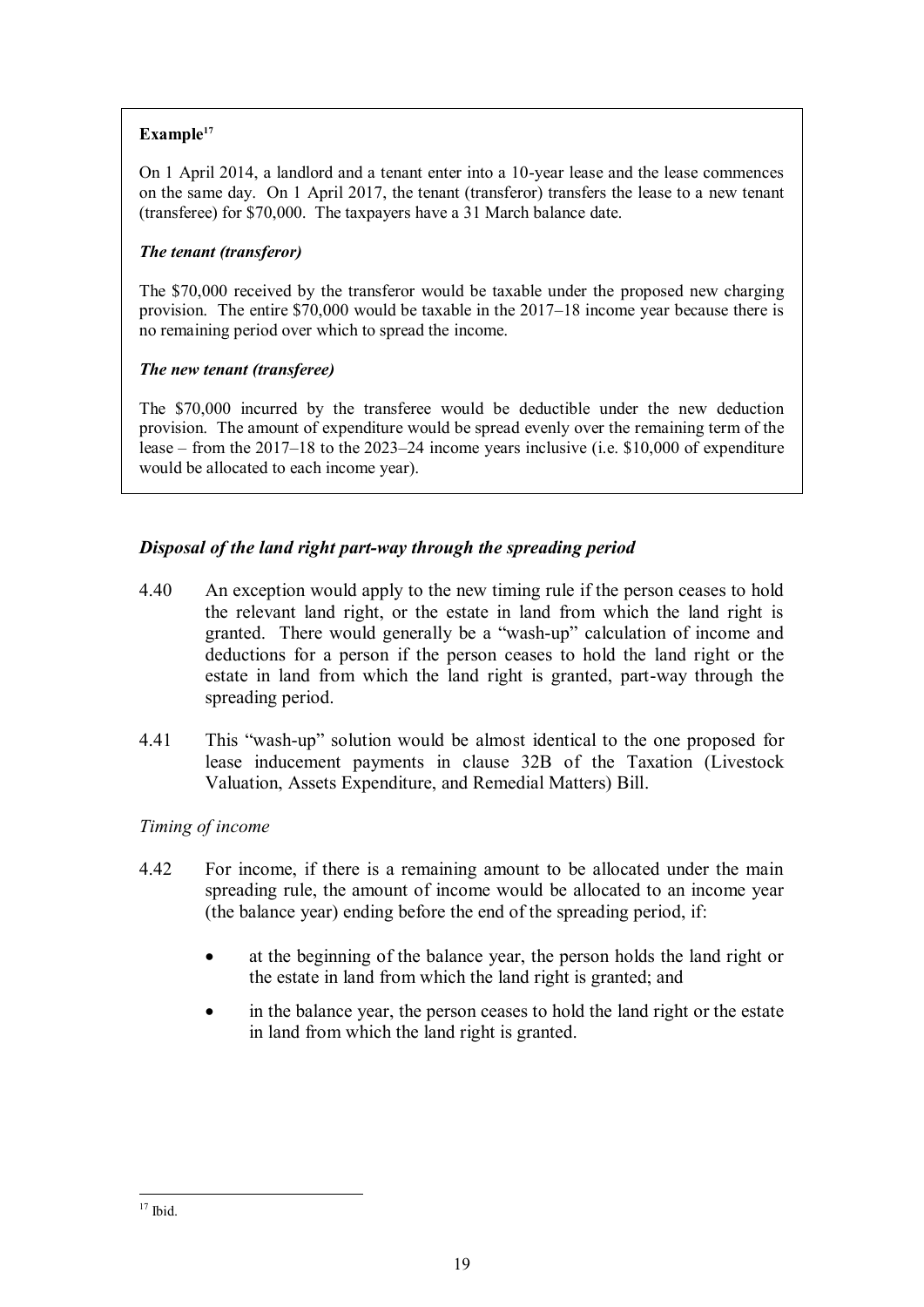# *Timing of deductions*

- 4.43 For deductions, if there is a remaining amount to be allocated under the main spreading rule, the amount of deductions would be allocated to an income year (the balance year) ending before the end of the spreading period if:
	- at the beginning of the balance year, either or both the land right and the estate in land from which the land right is granted are held by the person or an associated person; and
	- at the end of the balance year, neither the land right nor the estate in land from which the land right is granted are held by the person or an associated person.
- 4.44 Note that if the land right or the estate in land from which the land right is granted is transferred to an associated person, there will be no "wash-up" calculation for deductions. The remaining amount of deductions would continue to be allocated over the spreading period. This is intended as an anti-avoidance measure to prevent the timing of deductions being accelerated by transferring the land right, or the estate in land from which the land right is granted, to an associated person.
- 4.45 Note that the general anti-avoidance provision in section BG 1 will also apply to counter any tax-driven transactions that attempt to exploit the new timing provision contrary to the policy intent.
- 4.46 As proposed in the Taxation (Livestock Valuation, Assets Expenditure, and Remedial Matters) Bill, the definition of "associated person" applicable to land provisions would apply for the purpose of this timing rule.

# *Relationship with financial arrangement rules*

- 4.47 Leases are currently excluded from the financial arrangement rules because they are excepted financial arrangements.<sup>18</sup> Therefore, the new timing rules suggested in this paper would apply to leases of land.
- 4.48 However, licences to occupy land are currently regarded as financial arrangements because they are not a lease for the purposes of financial arrangement rules in the definition of "lease" in section YA 1. The existing distinction between leases and licences to occupy (that are commonly used in the context of retirement villages) is considered undesirable from a policy perspective.
- 4.49 For consistency, we suggest treating licences to occupy land, which are an "occupation right agreement" as defined in section 5 of the Retirement Villages Act 2003, as excepted financial arrangements. This would align the treatment of leases and these licences to occupy land for the purpose of financial arrangement rules.

 $\overline{a}$ <sup>18</sup> See section EW 5(9) of the Income Tax Act 2007. Finance leases are excepted from this exclusion; the definition of "finance lease" in section YA 1 applies only to personal property. Hence, a lease of land is an excepted financial arrangement.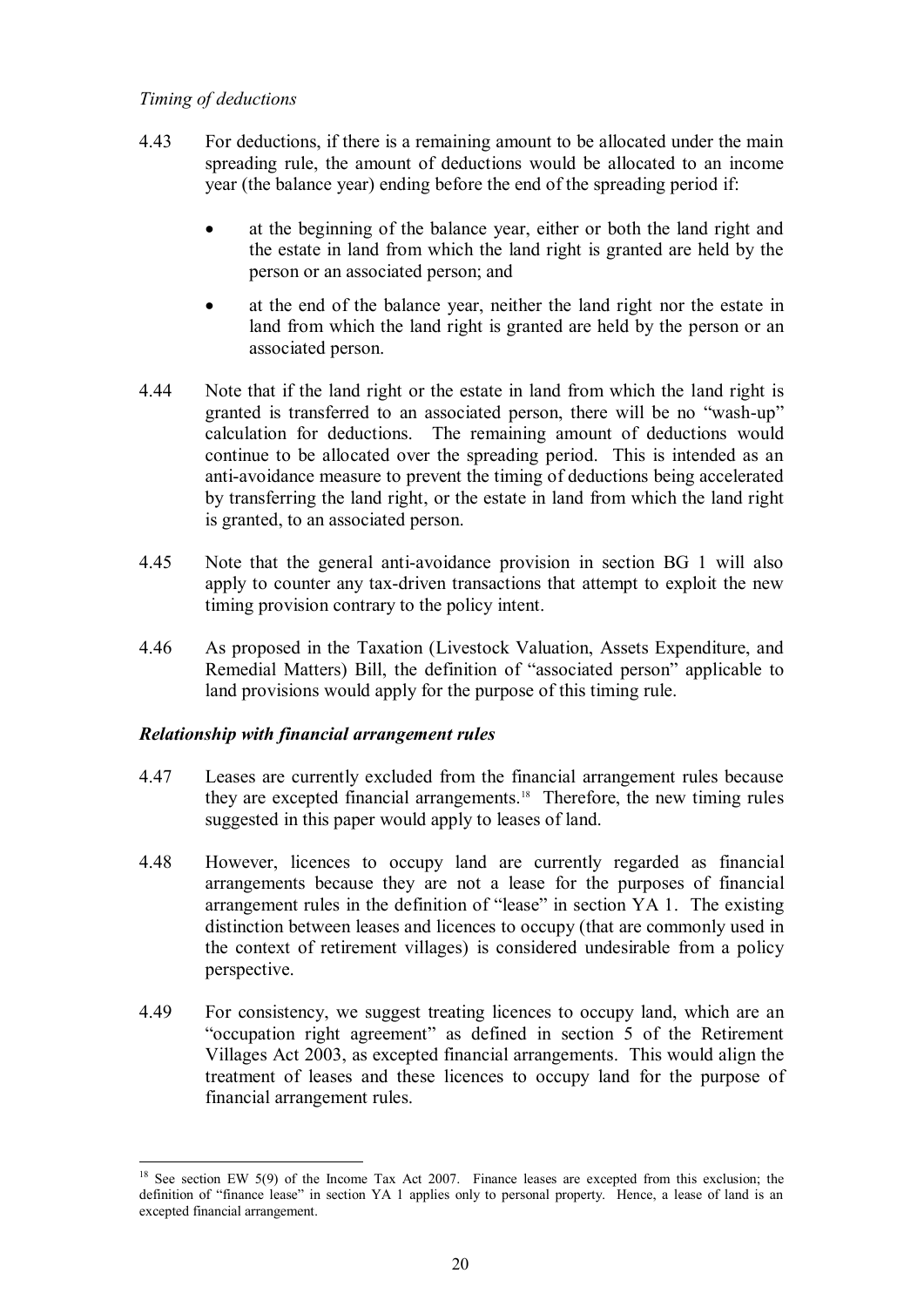4.50 In addition to the above suggestion, we would like to receive submissions on whether a wider set of licences (for example, licences to use land) should be treated as excepted financial arrangements.

## **Treatment of certain transactions**

## *Consecutive leases*

- 4.51 Under the proposed changes, if two or more land rights are granted to the same person or an associated person and are linked to take effect immediately after one terminates, these land rights would be treated as one land right. An exception to this would be the extension or renewal of an existing land right.
- 4.52 This suggested treatment of consecutive leases is intended to prevent the timing of deductions being accelerated by entering into multiple leases. A similar treatment is currently applied for the purposes of personal property lease payments.<sup>19</sup>

<sup>&</sup>lt;sup>19</sup> See paragraph (d)(v) of the definition of "lease" in section YA 1 of the Income Tax Act 2007.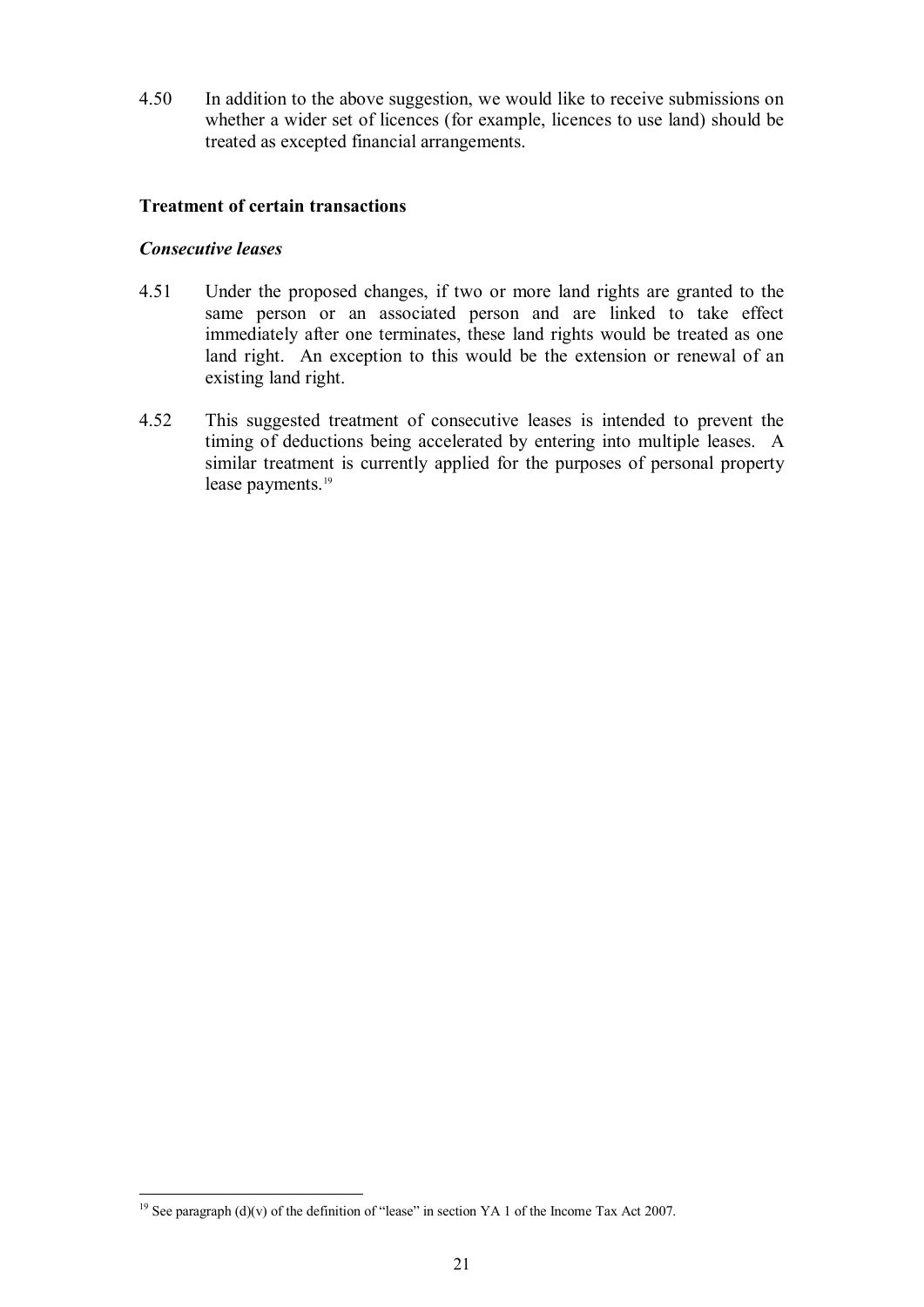# **CHAPTER 5**

# **Application date and potential transitional issue**

5.1 This chapter discusses the application date and a potential transitional issue arising from the implementation of the proposed new land-related lease payments rules.

# **Application date**

5.2 These suggested changes, if they proceed, would apply to payments derived or incurred on or after the 1 April date following the enactment of the amending legislation.

## **Disposal of the right to use land acquired before the application date**

- 5.3 Consequential to rationalising the existing rules, the "right to use land" category of depreciable intangible property in clause 5, schedule 14 of the Income Tax Act 2007 would be repealed.
- 5.4 If implemented, the new deduction provision would apply to any expenditure incurred for the right to use land (referred to as "the land right" under the proposed new deduction provision) after the application date. Any expenditure incurred for the right to use land before the application date would continue to be deductible under the depreciation rules.
- 5.5 To accommodate transfers of leases and licences to use land after the application date, a transitional rule would be introduced for a person who acquired the right to use land before the application date.
- 5.6 Under the proposed rules, if the person disposes of (transfers) their right to use land to another person after the application date and receives consideration for the disposal, the amount of consideration would be treated as income of the person (proposed new section CC 1). The entire amount of consideration would be allocated to the year of receipt because the amount is derived at the end of the spreading period (proposed new timing provision).
- 5.7 To prevent depreciation recovery income also arising for the person from the disposal of the right to use land, section EE 45 would be amended. The amount of consideration derived for the disposal of their right to use land would not be included for depreciation recovery income purposes under section EE 48. In the year of disposal, the person would be able to deduct a depreciation loss for the adjusted tax value of the right to use land under section EE 48(2).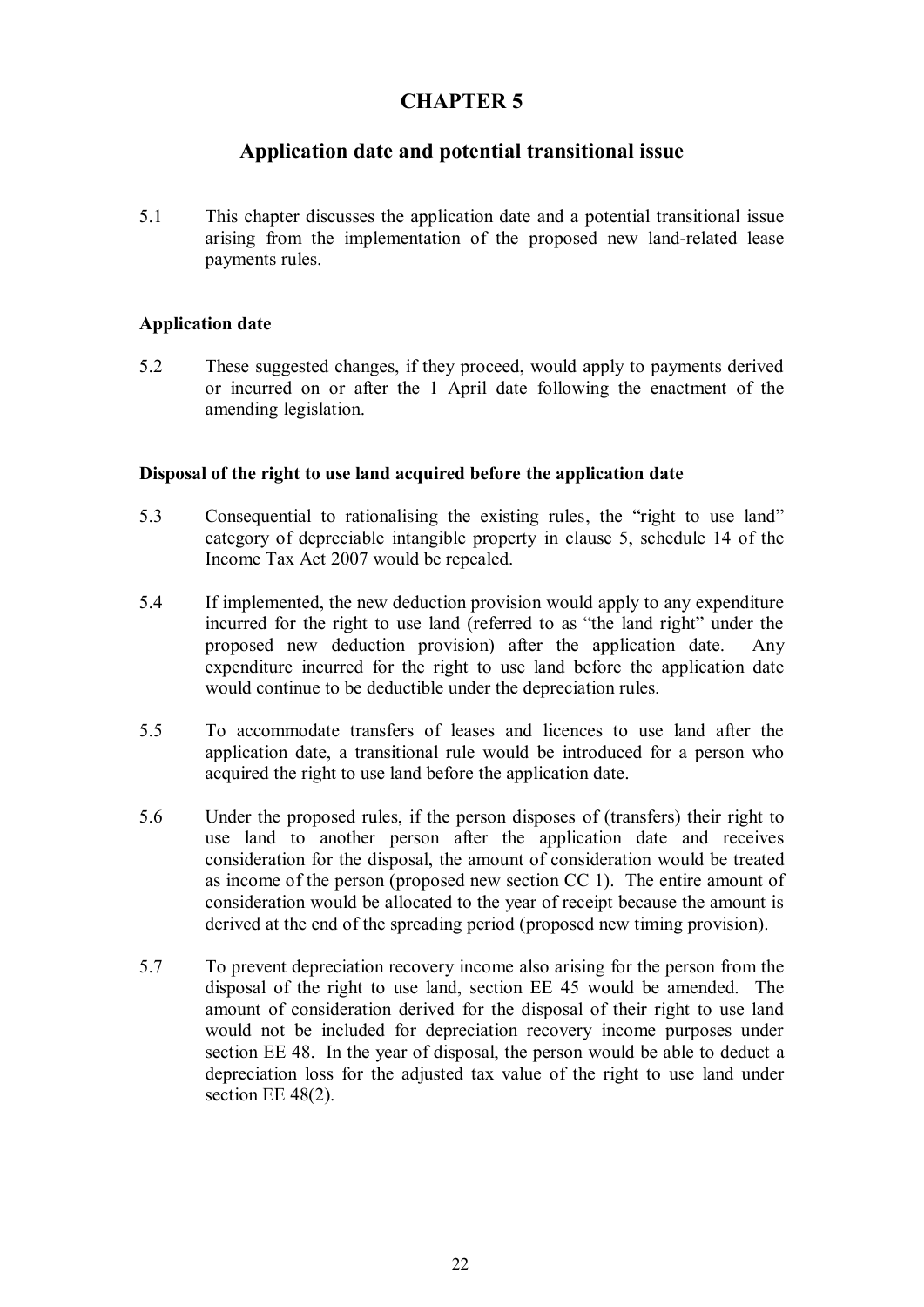#### **Example – tax implications for disposing of the right to use land acquired before the application date<sup>20</sup>**

On 1 April 2011, a tenant pays a landlord a \$100,000 lease premium to enter into a 10-year lease. After three years, the commercial property market tightens and there is a shortage of commercial premises. On 1 April 2014, the tenant disposes of (transfers) the lease to a third party and receives \$150,000 consideration for the disposal. Taxpayers have a 31 March balance date.

From 1 April 2011, the tenant is able to deduct \$100,000 of lease premium on a straight-line basis over the next 10 years under the depreciation rules.

In the 2014–15 income year, the tenant would be required to make the following calculations under the depreciation rules (section EE 48):

| Amount of lease premium     | \$100,000 |
|-----------------------------|-----------|
| Less deductions             | \$30,000  |
| Adjusted tax value (ATV)    | \$70,000  |
| Consideration for the lease | $$0*$     |

\*Note that consideration would be treated as \$0 for the calculation under section EE 48. Section EE 45 would not treat the \$150,000 lease transfer payment as consideration.

In the 2014–15 income year, the tenant would have a depreciation loss of \$70,000 (\$70,000 ATV minus \$0) for disposing of the right to use land. The tenant would be taxed on \$150,000 consideration received from the new tenant for the transfer of the lease (new section CC 1 and the new timing provision). The tenant would therefore have net income from the lease for the year of \$80,000.

From the 2014–15 income year, the new tenant would be able to deduct \$150,000 over the remaining term of the lease under the new deduction and timing provisions.

| Income year | <b>Tenant (transferor)</b> |           | New tenant (transferee) |        |
|-------------|----------------------------|-----------|-------------------------|--------|
|             | Deduction                  | Income    | Deduction               | Income |
| $2011 - 12$ | \$10,000                   |           |                         |        |
| $2012 - 13$ | \$10,000                   |           |                         |        |
| $2013 - 14$ | \$10,000                   |           |                         |        |
| $2014 - 15$ | \$70,000                   | \$150,000 | \$21,429                |        |
| $2015 - 16$ |                            |           | \$21,429                |        |
| $2016 - 17$ |                            |           | \$21,429                |        |
| $2017 - 18$ |                            |           | \$21,429                |        |
| $2018 - 19$ |                            |           | \$21,429                |        |
| $2019 - 20$ |                            |           | \$21,429                |        |
| $2020 - 21$ |                            |           | \$21,429                |        |
|             |                            |           |                         |        |
|             |                            |           |                         |        |
|             |                            |           |                         |        |

The income tax implications for the tenant and the new tenant is illustrated in the table below:

<sup>&</sup>lt;sup>20</sup> The example is based on an assumption that the proposed new rules apply from 1 April 2014.